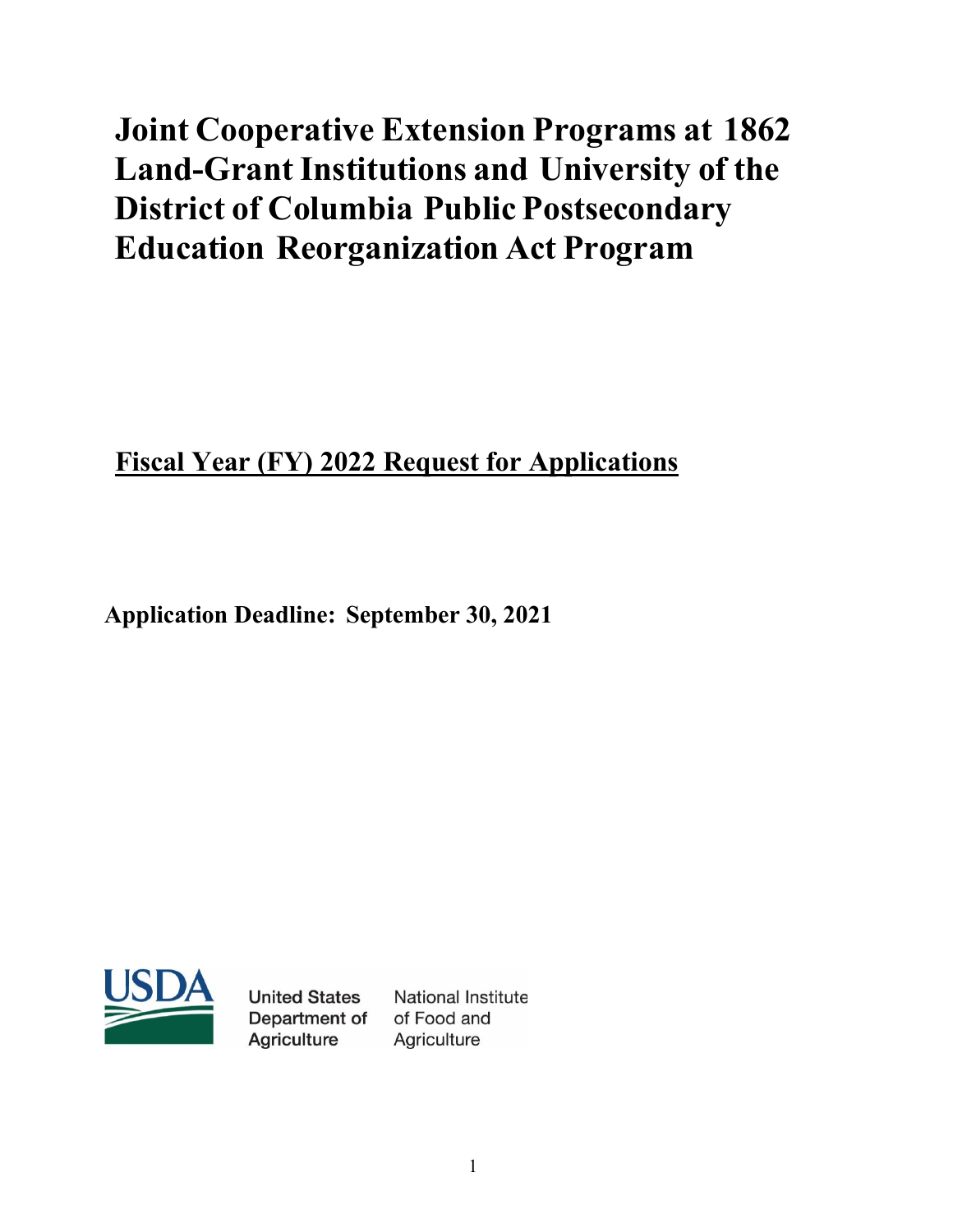#### **NATIONAL INSTITUTE OF FOOD AND AGRICULTURE; U.S. DEPARTMENT OF AGRICULTURE**

#### **Joint Cooperative Extension Programs at 1862 Land-Grant Institutions and University of the District of Columbia Public Postsecondary Education Reorganization Act Program Initial Announcement**

**Assistance Listing** formerly known as the Catalog of Federal Domestic Assistance **(**CFDA): This program is listed in the Federal Assistance Listing under **10.511**.

**Dates:** Applications must be received by **5:00 p.m. Eastern Time** on **September 30, 2021** Comments regarding this request for applications (RFA) are requested within six months from the issuance of this notice. Comments received after that date will be considered to the extent practicable.

**Stakeholder Input:** The National Institute of Food and Agriculture (NIFA) seeks your comments about this RFA. We will consider all comments when we develop the next RFA for the program, if applicable, and we will use the input to meet the requirements of Section  $103(c)(2)$  of the Agricultural [Research, Extension, and Education Reform Act of 1998](https://uscode.house.gov/view.xhtml?path=/prelim@title7/chapter103&edition=prelim) [\(7 U.S.C. §7613\(c\)\(2\)\).](https://uscode.house.gov/view.xhtml?req=(title:7%20section:7613%20edition:prelim)%20OR%20(granuleid:USC-prelim-title7-section7613)&f=treesort&edition=prelim&num=0&jumpTo=true) Applicants may submit written comments to  $Policy@usda.gov$  (email is for comments only). This email address is intended only for receiving comments regarding this RFA and not for requesting information or forms. In your comments, state that you are responding to the **Joint Cooperative Extension Programs at 1862 Land-Grant Institutions and University of the District of Columbia Public Postsecondary Education Reorganization Act Program RFA**.

**Executive Summary:** NIFA requests applications for both the Cooperative Extension Programs at 1862 Land-Grant Institutions authorized under the Smith-Lever Act section 3(b) and (c) (SLBC) and the University of the District of Columbia Public Postsecondary Education Reorganization Act Program (DCPPERA) for fiscal year 2022 to develop practical applications of research knowledge; instructions and practical demonstrations of existing or improved practices or technologies in agriculture; uses of solar energy with respect to agriculture, home economics, and rural energy; subjects relating to persons not attending or resident in 1862 Land-grant Institutions; imparting information on those subjects through demonstrations, publications, and otherwise and for the necessary printing and distribution of information in connection with the subjects.

Subject to any FY 2022 Continuing Resolution, NIFA will distribute funds to the institutions according to the amounts allocated in FY 2021. NIFA will adjust the allocations for FY 2022 once appropriations are finalized. The amount available for support of this program in FY 2021 was \$304,649,777. Appendix A of this RFA includes specific FY 2021 distributions. NIFA will issue FY2022 payments subject to the availability of funds and the applicant having met the previous year's reporting requirements. Part III, B, identifies if matching is a requirement and, if so, you should pay particular attention to the matching instructions included in Part IV, B, 4.

This notice identifies the objectives for SLBC and the DCPPERA project/program, the eligibility criteria for projects/program and applicants, and the application forms and associated instructions you need to apply for a SLBC or a DCPPERA grant.

The USDA NIFA home page for the DCPPERA is: [https://nifa.usda.gov/program/district-columbia](https://nifa.usda.gov/program/district-columbia-public-postsecondary-education-reorganization-act-program-cooperative)[public-postsecondary-education-reorganization-act-program-cooperative.](https://nifa.usda.gov/program/district-columbia-public-postsecondary-education-reorganization-act-program-cooperative)

The USDA NIFA home page for the SLBC is: [https://nifa.usda.gov/program/smith-lever-act-capacity](https://nifa.usda.gov/program/smith-lever-act-capacity-grant)[grant.](https://nifa.usda.gov/program/smith-lever-act-capacity-grant)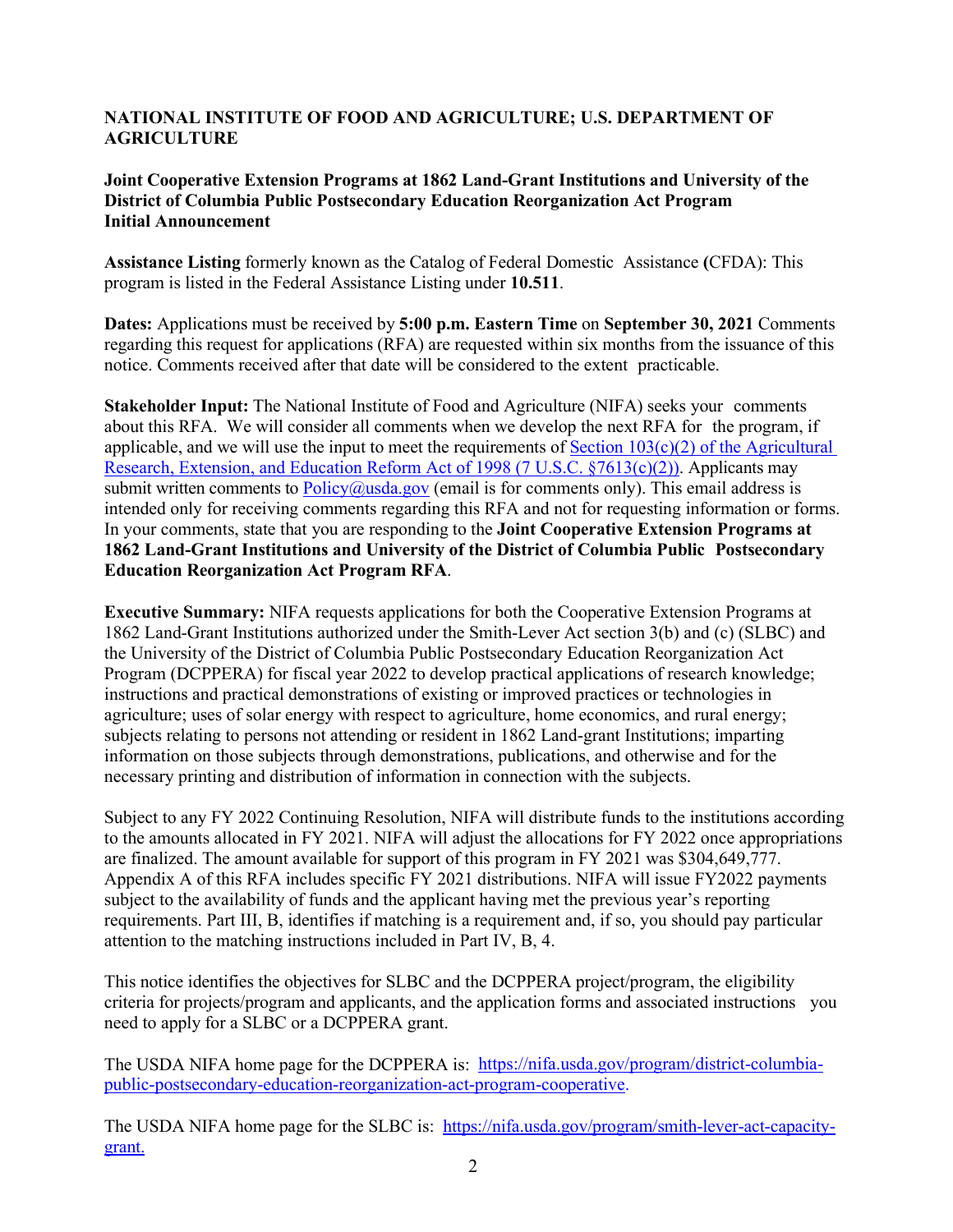#### **2022 Updates**

- 1. In FY20 and FY21, NIFA implemented a high-level budget submission process as a pilot program. After extensive review and participant feedback, NIFA will discontinue this pilot program effective immediately. Budgets and the SF424a will not be part of the FY22 application process. The SF424a has been removed from the application guide and the application packet in grants.gov. NIFA will continue to explore budgetary and performance elements that can be collected to meet agency needs. Additional information will be provided once available.
- 2. FY22 reporting requirements will begin the transition from REEport to the NIFA Reporting System (NRS) for some programs. Please consult your program RFA for specific transition reporting requirements.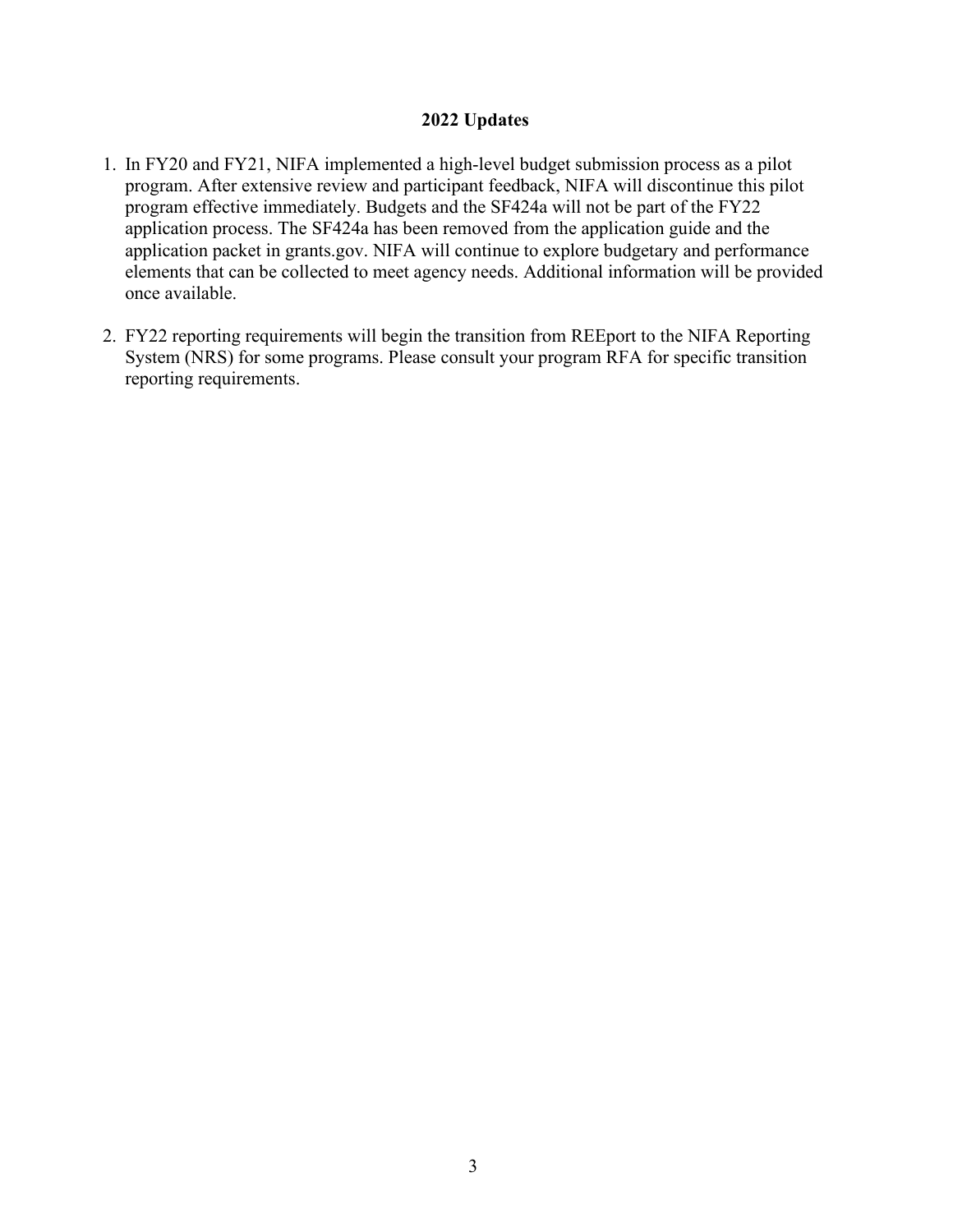## **TABLE OF CONTENTS**

| A.              |         |  |  |  |
|-----------------|---------|--|--|--|
| <b>B.</b>       |         |  |  |  |
|                 |         |  |  |  |
| A <sub>1</sub>  |         |  |  |  |
|                 |         |  |  |  |
|                 |         |  |  |  |
| A.              |         |  |  |  |
| <b>B.</b>       |         |  |  |  |
|                 |         |  |  |  |
| A.              |         |  |  |  |
| Β.              |         |  |  |  |
| $\mathcal{C}$ . |         |  |  |  |
| D.              |         |  |  |  |
| E.              |         |  |  |  |
|                 |         |  |  |  |
| $\mathsf{A}$ .  | General |  |  |  |
| B.              |         |  |  |  |
|                 |         |  |  |  |
| $\mathsf{A}$ .  |         |  |  |  |
| $\mathbf{B}$ .  |         |  |  |  |
| C.              |         |  |  |  |
| D.              |         |  |  |  |
|                 |         |  |  |  |
|                 |         |  |  |  |
|                 |         |  |  |  |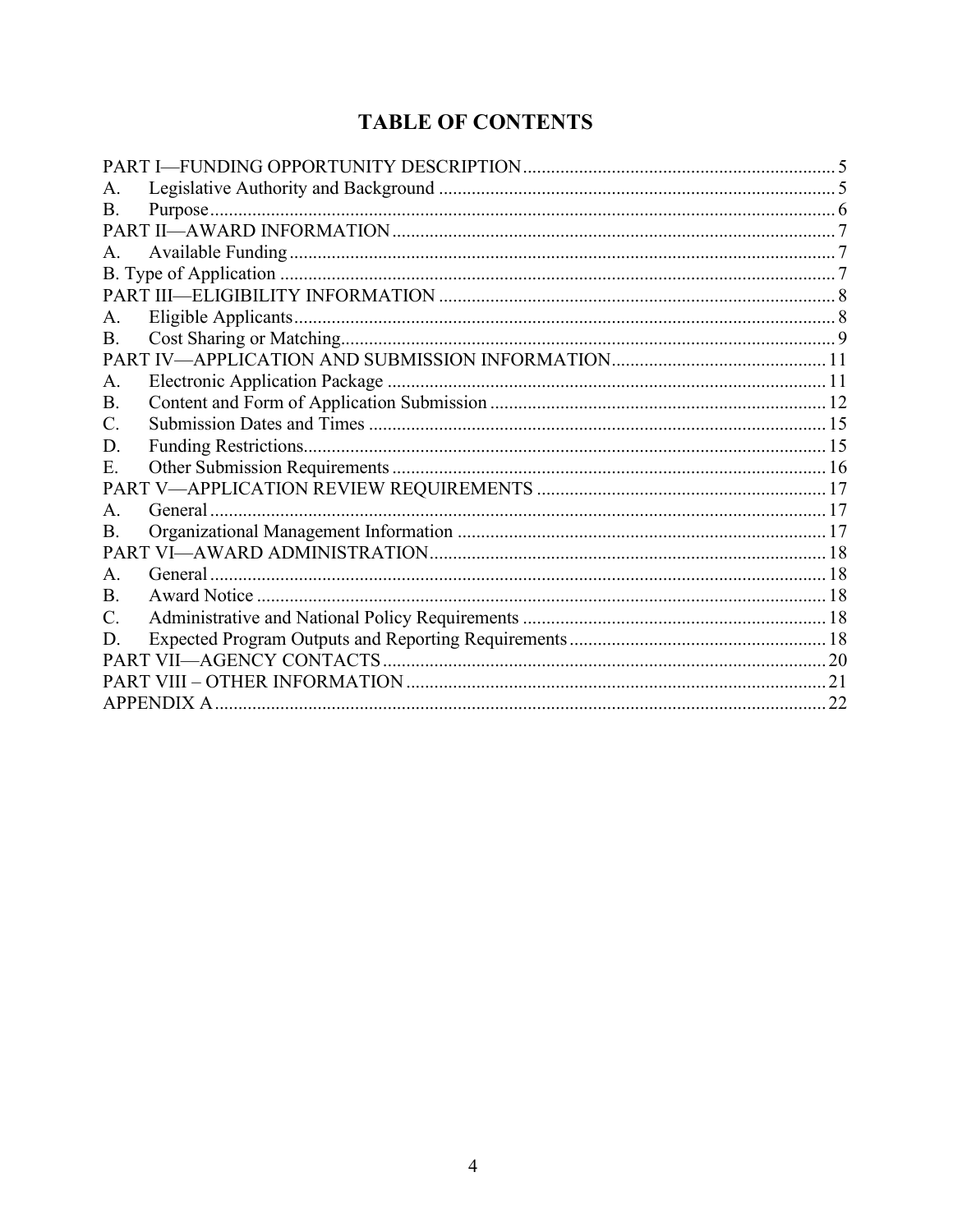## <span id="page-4-0"></span>**PART I—FUNDING OPPORTUNITY DESCRIPTION**

#### <span id="page-4-1"></span>**A. Legislative Authority and Background**

Sections 3(b) and 3(c) of the Smith-Lever Act (program referred to SLBC hereafter), codified at [7](https://uscode.house.gov/view.xhtml?req=(title:7%20section:341%20edition:prelim)%20OR%20(granuleid:USC-prelim-title7-section341)&f=treesort&edition=prelim&num=0&jumpTo=true)  [U.S.C. §341-349,](https://uscode.house.gov/view.xhtml?req=(title:7%20section:341%20edition:prelim)%20OR%20(granuleid:USC-prelim-title7-section341)&f=treesort&edition=prelim&num=0&jumpTo=true) provides funding for agricultural extension programs at 1862 Land-grant universities. according to the following formula:

- 1. Out of each annual allocation, each State will be entitled to receive a sum of money equal to the sums available from federal cooperative extension funds for the fiscal year 1962, and subject to the same requirements as to furnishing of equivalent sums by the State, except that amounts heretofore made available to the Secretary for allotment on the basis of special needs shall continue to be available for use on the same basis.
- 2. Further, the University of Guam and the University of the Virgin Islands will receive \$100,000 each in addition to the sums appropriated for the several States of the United States and Puerto Rico under the provisions of sections 3(b) and 3(c) of the Smith-Lever Act.
- 3. Of the remainder so appropriated for each fiscal year 20 percent will be paid to the several states in equal proportions, 40 percent will be paid to the several states in the proportion the rural population of each bears to the total rural population of the several states as determined by the census, and the balance will be paid to the several states in the proportion the farm population of each bears to the total farm population of the several states as determined by the census.
- 4. Any appropriation made under sections 3(b) and 3(c) of the Smith-Lever Act will be allotted in the first and succeeding years on the basis of the decennial census current at the time the appropriation is first made, and as to any increase, on the basis of decennial census current at the time such increase is first appropriated.

[Section 208 of the District of Columbia Public Postsecondary Education Reorganization Act](https://www.govinfo.gov/content/pkg/STATUTE-88/pdf/STATUTE-88-Pg1423.pdf) provides, in pertinent part, that "[i]n the administration of the Act of May 8, 1914 [\(7 U.S.C. §341-](https://uscode.house.gov/view.xhtml?req=(title:7%20section:341%20edition:prelim)%20OR%20(granuleid:USC-prelim-title7-section341)&f=treesort&edition=prelim&num=0&jumpTo=true)  [346, 347a-349\)](https://uscode.house.gov/view.xhtml?req=(title:7%20section:341%20edition:prelim)%20OR%20(granuleid:USC-prelim-title7-section341)&f=treesort&edition=prelim&num=0&jumpTo=true) (known as the Smith-Lever Act)… the University [of the District of Columbia] shall be considered to be a university established for the benefit of agriculture and the mechanic arts in accordance with the provisions of the Act of July 2, 1862 [\(7 U.S.C. §301-305, 307, 308\)](https://uscode.house.gov/view.xhtml?hl=false&edition=prelim&req=granuleid%3AUSC-prelim-title7-section301&f=treesort&num=0&saved=%7CKHRpdGxlOjcgc2VjdGlvbjozMDEgZWRpdGlvbjpwcmVsaW0pIE9SIChncmFudWxlaWQ6VVNDLXByZWxpbS10aXRsZTctc2VjdGlvbjMwMSk%3D%7CdHJlZXNvcnQ%3D%7C%7C0%7Cfalse%7Cprelim) ; and… the term "State" as used in such Act of May 8, 1914, shall include the District of Columbia, except that the District of Columbia shall not be eligible to receive any sums appropriated under section 3 of such Act.… In lieu of an authorization of appropriations for the District of Columbia under section 3 of such Act of May 8, 1914, there is authorized to be appropriated such sums as may be necessary to provide cooperative agricultural extension work in the District of Columbia under such Act. Any reference in such Act (other than section 3 thereof) to funds appropriated under such Act shall in the case of the District of Columbia be considered a reference to funds appropriated under this subsection."

[Section 7220 of Public Law number 107-171, Farm Security and Rural Investment Act of 2002,](https://www.govinfo.gov/content/pkg/PLAW-107publ171/pdf/PLAW-107publ171.pdf)  [dated May 13, 2002,](https://www.govinfo.gov/content/pkg/PLAW-107publ171/pdf/PLAW-107publ171.pdf) terminated the Schedule A appointment authority of USDA under the Smith-Lever Act, which provided dual State-Federal appointments and certain Federal benefits to Cooperative Extension Service (CES) agents, including the CSRS (Civil Servant Retirement System) and FERS (Federal Employees Retirement System) Retirement Programs and Federal Employees' Compensation Act (FECA) benefits under the Workers' Compensation Program. As a result, payments to Department of Labor's (DOL) Federal Office of Workers' Compensation Programs (OWCP) on behalf of former Schedule A CES agents were discontinued, with the exception of disability claims filed with OWCP prior to May 13, 2002. Beginning in Fiscal Year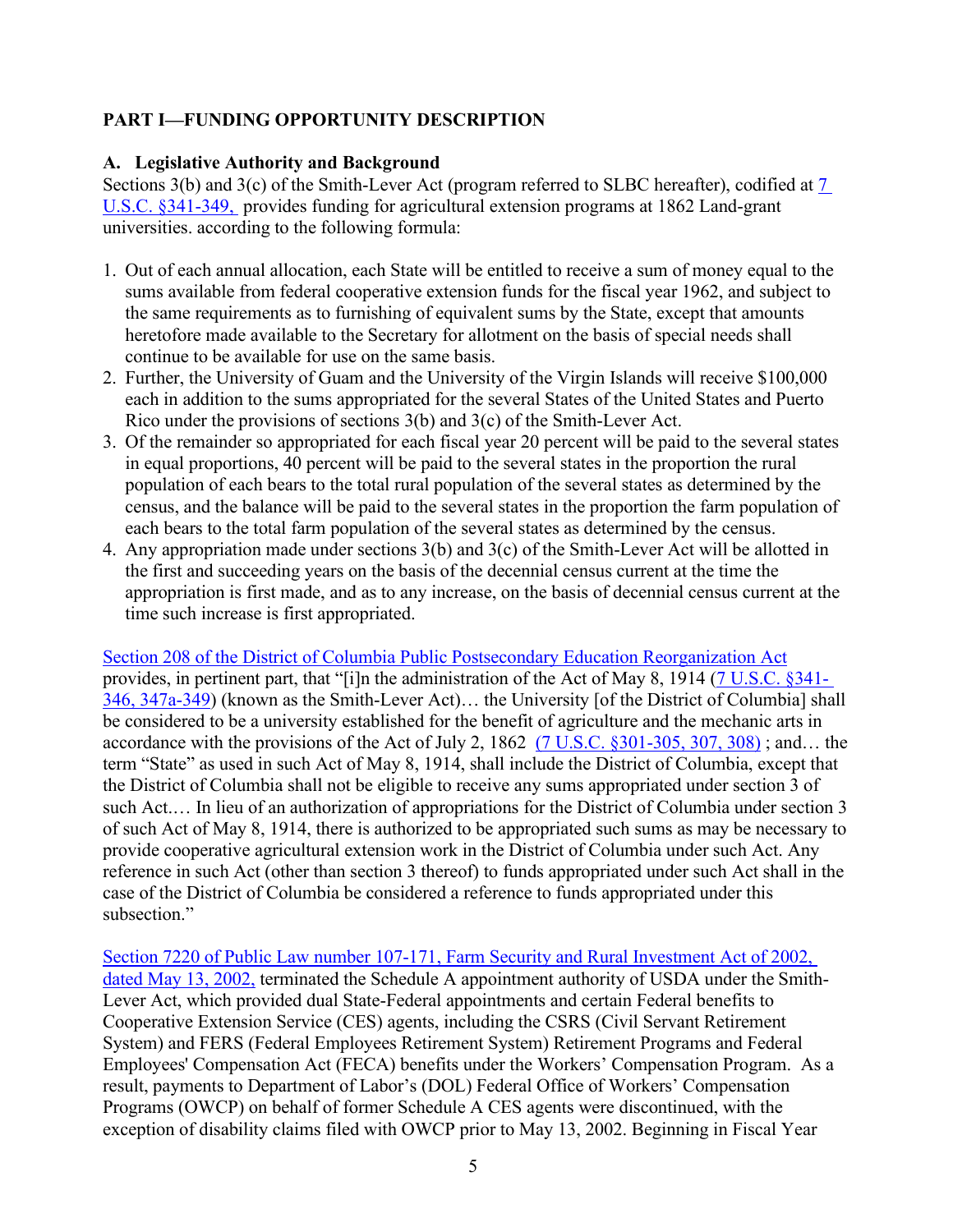(FY) 2005, NIFA announced the separate allocation of funds for the retirement programs would be phased out over a 10-year period. The amount available for these programs was reduced each year by \$1,473,658 and the same amount was added to the funds available for distribution under the Smith-Lever Section 3(b) and (c) statutory formula. In addition to retirement funding, funds allocated to the retirement programs were used to pay the 1862 Land-grant institutions' share of Workers' Compensation claims directly to OWCP. The final year for separate CSRS allocations was 2015 and the final year for FERS allocations was 2016.

Prior to the termination of the CSRS and FERS Retirement Programs, NIFA paid Workers' Compensation claims on behalf of the 1862 institution and charged the institution by reducing its annual retirement allocation by the amount remitted to OWCP. If the amount of OWCP claims exceeded the 1862 institution's annual retirement allocation, NIFA billed the institution for the difference. NIFA is no longer providing a separate allocation of funds for the retirement of former Schedule A employees and, therefore, will not have a mechanism for deducting OWCP charges from CSRS allocations.

Beginning in FY 2018, NIFA pays the Workers' Compensation benefits of the former Schedule A employees directly to DOL and charges the 1862 institution by reducing its annual allocation under the Smith-Lever section (b) and (c) statutory formula**.**

## <span id="page-5-0"></span>**B. Purpose**

The purpose of this funding is to conduct cooperative agricultural extension work. The Joint Cooperative Programs at 1862 Land-Grant Institutions and the University of the District of Columbia Postsecondary Education Reorganization Act Program aligns with the USDA Strategic Plan for FY 2018-2022, [USDA Strategic Goals](https://www.usda.gov/sites/default/files/documents/usda-strategic-plan-2018-2022.pdf) as follows:

1. Ensure USDA programs are delivered efficiently, effectively, and with integrity and a focus on customer service;

2. Maximize the ability of American agricultural producers to prosper by feeding and clothing the world;

3. Promote American agricultural products and exports;

- 4. Facilitate rural prosperity and economic development;
- 5. Strengthen the stewardship of private lands through technology and research; and
- 6. Provide all Americans access to a safe, nutritious, and secure food supply.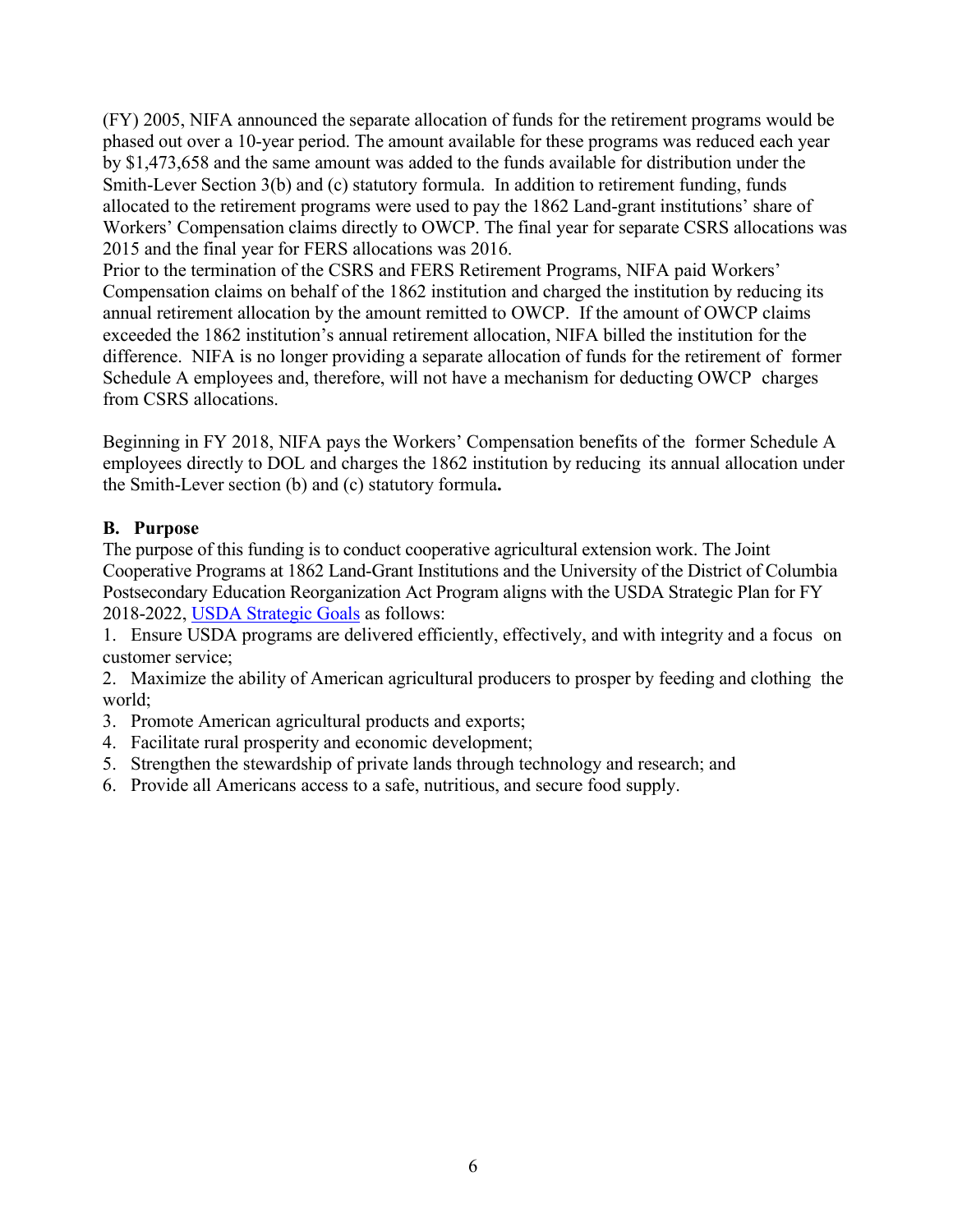## <span id="page-6-0"></span>**PART II—AWARD INFORMATION**

### <span id="page-6-1"></span>**A. Available Funding**

Subject to any FY 2022 Continuing Resolution, NIFA will distribute funds to the institutions according to the amounts allocated in FY 2021. NIFA will adjust the allocations for FY 2022 once appropriations are finalized. The amount available for support of this program in FY 2021 was \$304,649,777.

The [Automated Standard Applications for Payment System \(ASAP\),](https://www.fiscal.treasury.gov/asap/) operated by the Department of Treasury's Bureau of the Fiscal Service, will be the payment system for all NIFA grant awards.

Workers' Compensation Payments on Behalf of Former Schedule A CES Agents at 1862 Institutions

With the exception of disability claims filed with OWCP prior to May 13, 2002, payments to DOL OWCP on behalf of former Schedule A CES agents are not authorized. NIFA no longer provides a separate allocation of funds for the retirement of former Schedule A employees and, therefore, does not have a mechanism for deducting OWCP charges from CSRS and FERS allocations. NIFA now pays the workers' compensation benefits of the former Schedule A employees directly to OWCP and will charge the 1862 institution by reducing its annual allocation under the Smith-Lever section (b) and (c) statutory formula. Questions regarding OWCP charges and deductions associated with these charges should be directed to capacitygrantquestions  $@$ usda.gov.

## <span id="page-6-2"></span>**B. Type of Application**

Applications for FY 2022 are limited to "new" applications.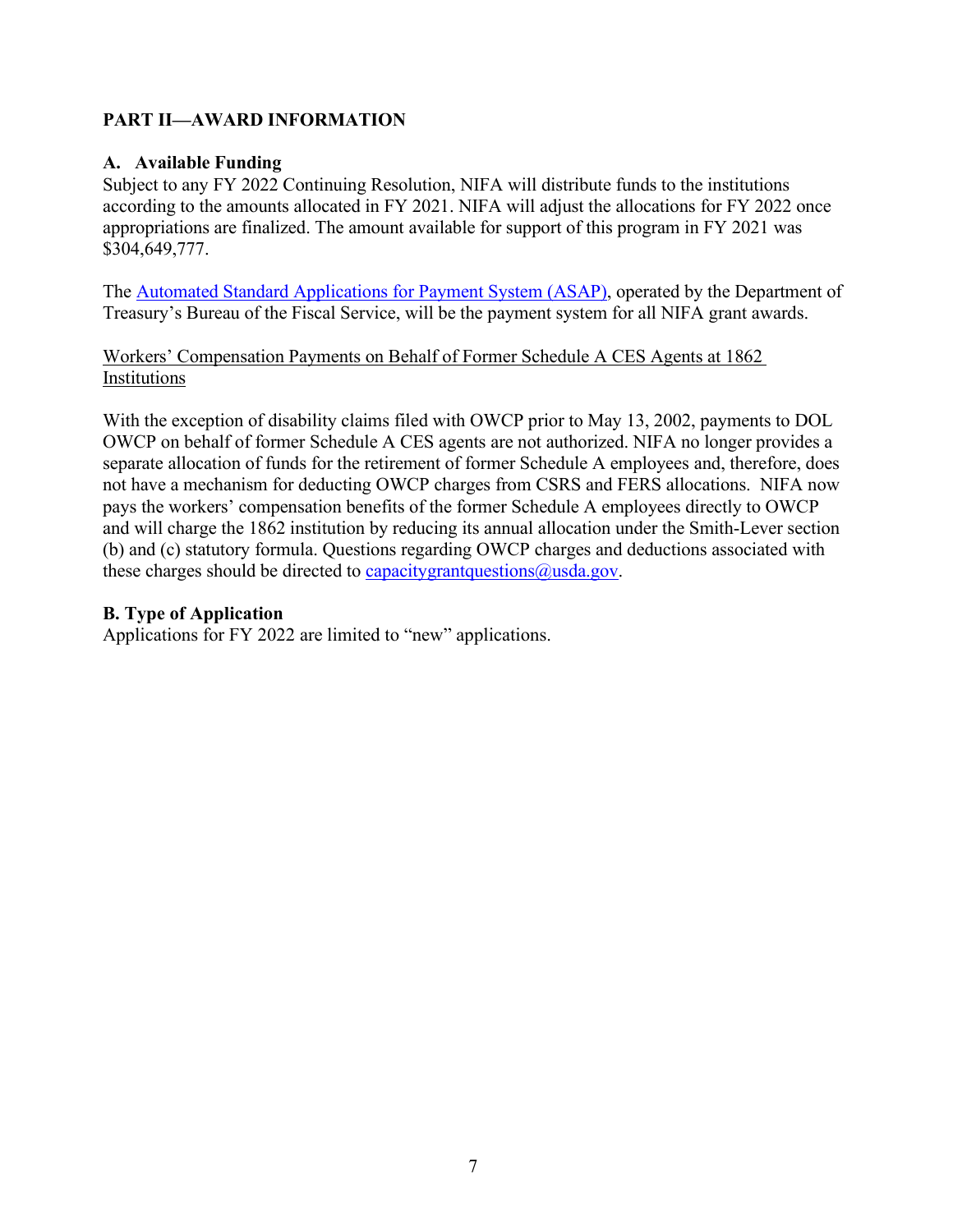## <span id="page-7-0"></span>**PART III—ELIGIBILITY INFORMATION**

#### <span id="page-7-1"></span>**A. Eligible Applicants**

For the **DCPPERA**, RFA applications may only be submitted by the University of the District of Columbia.

**Table 1** lists the names of eligible **1862 Land-Grant Institutions** that are eligible for the SLBC program. Failure to meet an eligibility criterion by the time of application deadline may result in the application being excluded from consideration, or, even though an application may have been reviewed, will preclude NIFA from making an award.

| <b>School Name</b>                                                                            | <b>School Name</b>                                                           | <b>School Name</b>                                                                                        | <b>School Name</b>                                                                          |
|-----------------------------------------------------------------------------------------------|------------------------------------------------------------------------------|-----------------------------------------------------------------------------------------------------------|---------------------------------------------------------------------------------------------|
| American Samoa<br><b>Community College</b>                                                    | Nevada System of<br><b>Higher Education</b><br>University of<br>Nevada, Reno | South Dakota State<br>University                                                                          | University of<br>Maryland College of<br>Agriculture and<br><b>Natural Resources</b>         |
| Auburn University                                                                             | New Mexico State<br>University Office of<br><b>Sponsored Programs</b>        | Texas A&M Agrilife<br><b>Extension Service</b>                                                            | University of<br>Massachusetts Office<br>of Grant & Contract<br>Administration              |
| Board of Regents of<br>the University of<br>Nebraska University<br>of Nebraska                | North Carolina State<br>University                                           | University of Alaska<br>Fairbanks Grants &<br>Contracts                                                   | University of<br>Missouri System<br>Curators of the<br>University of<br>Missouri            |
| <b>Clemson University</b>                                                                     | North Dakota State<br>University                                             | University of Arizona                                                                                     | University of Rhode<br><b>Island Controllers</b><br>Office                                  |
| College of<br>Micronesia Land<br><b>Grant Pr</b>                                              | Northern Marianas<br>College                                                 | University of<br>Arkansas System<br>Division of<br>Agriculture of the<br>University of<br><b>Arkansas</b> | University of<br>Tennessee UT<br>Agriculture<br><b>Extensions Service</b>                   |
| Colorado State<br>University President's<br>Office at Colorado<br><b>State University</b>     | Oklahoma State<br>University                                                 | University of<br>Connecticut Office<br><b>Sponsored Programs</b>                                          | University of the<br>Virgin Islands                                                         |
| Cooperative State<br>Research, Education,<br>and Extension<br>Service, The O S U<br>Extension | Oregon State<br>University                                                   | University of<br>Delaware                                                                                 | University of<br>Vermont & State<br><b>Agricultural College</b><br>University of<br>Vermont |
| <b>Cornell University</b><br>Office of Sponsored<br>Programs                                  | Pennsylvania State<br>University, The Penn<br><b>State</b>                   | University of Florida<br>Division of<br>Sponsored Research                                                | University of<br>Wisconsin System                                                           |
| Iowa State University<br>of Science and<br>Technology Iowa                                    | Puerto Rico<br>Agricultural<br>Extension                                     | University of Georgia<br><b>Sponsored Projects</b><br>Administration                                      | University of<br><b>Wyoming Sponsored</b><br>Programs                                       |

## **Table 1**: Eligible 1862 Land Grant Institutions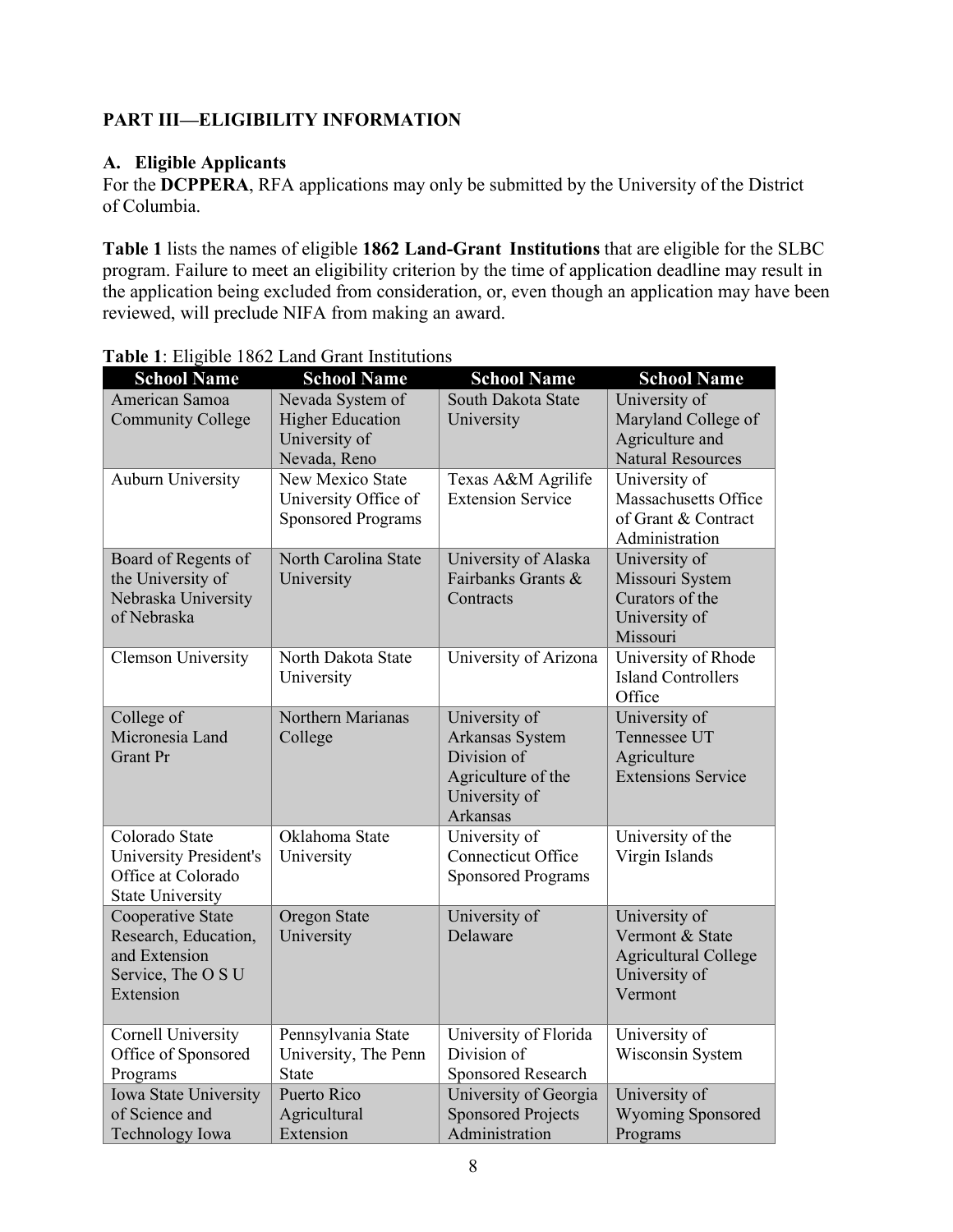| <b>State University</b>                                               |                                                                                                                  |                                                                                                |                                                                              |
|-----------------------------------------------------------------------|------------------------------------------------------------------------------------------------------------------|------------------------------------------------------------------------------------------------|------------------------------------------------------------------------------|
| Kansas State<br>University Pre-<br><b>Awards Services</b>             | Purdue University                                                                                                | University of Guam                                                                             | University System of<br>New Hampshire<br><b>UNH</b> Cooperative<br>Extension |
| Louisiana State<br>University LSU<br><b>Agricultural Center</b>       | Regents of the<br>University of<br>California, The<br>Division of<br>Agriculture and<br><b>Natural Resources</b> | University of Hawaii<br>Systems College of<br><b>Tropical Agriculture</b><br>& Human Resources | <b>Utah State University</b><br>USU                                          |
| Michigan State<br>University                                          | Regents of the<br>University of Idaho<br>University of Idaho                                                     | University of Illinois<br>Board of Trustees of<br>The University of<br>Illinois, The           | Virginia Polytechnic<br><b>Institute and State</b><br>University             |
| Mississippi State<br>University                                       | Regents of The<br>University of<br>Minnesota Office<br><b>Sponsored Projects</b><br>Administration               | University of<br>Kentucky                                                                      | <b>Washington State</b><br>University WSU<br>Extension and<br><b>CAHNRS</b>  |
| Montana State<br>University, Inc Mont<br>St Univ/Grants &<br>Contract | Rutgers, The State<br>University of New<br>Jersey Rutgers, The<br>State University of<br>New Jersey              | University of Maine<br>System Research &<br><b>Sponsored Program</b>                           | West Virginia<br>University                                                  |

Award recipients may subcontract to organizations not eligible to apply provided the subcontracts are necessary for the conduct of the project. Failure to meet an eligibility criterion by the time of application deadline may result in the application being excluded from consideration, or, even though an application may have been reviewed, will preclude NIFA from making an award.

#### **B. Cost Sharing or Matching**

<span id="page-8-0"></span>1862 Land-Grant Institutions in the 50 States must match 100 percent of the SLBC funds they receive with funds from non-Federal sources such as State or county appropriations. See [\(2 CFR](https://www.ecfr.gov/cgi-bin/text-idx?SID=2311eae93fb7d203f4885cf083558623&mc=true&node=pt2.1.200&rgn=div5#se2.1.200_1306)  [200.306 \(b\)\)](https://www.ecfr.gov/cgi-bin/text-idx?SID=2311eae93fb7d203f4885cf083558623&mc=true&node=pt2.1.200&rgn=div5#se2.1.200_1306) for more information about matching fund requirements. Matching funds may only be used for extension activities approved in the eligible institution's Five-Year Plan of Work. Section 3(e)(1) of the Smith-Lever Act codified at  $\frac{7 \text{ U.S.C. } }{343(e)(1)}$  states, with regard to institutions in the 50 states, "no allotment shall be made to a State under subsection (b) or (c), and no payments from the allotment shall be made to a State, in excess of the amount that the State makes available out of non-federal funds for cooperative extension work." However, section 3(e)(4) of the Smith-Lever Act codified at [\(7 U.S.C. §343\(e\)\(4\)](https://uscode.house.gov/view.xhtml?req=(title:7%20section:343%20edition:prelim)%20OR%20(granuleid:USC-prelim-title7-section343)&f=treesort&edition=prelim&num=0&jumpTo=true) provides that "Effective beginning of fiscal year 2003, in lieu of the matching funds requirement of paragraph (1), the insular areas of [American Samoa,] the Commonwealth of Puerto Rico, Guam, [Micronesia, the Northern Marians Islands,] and the Virgin Islands of the United States shall provide matching funds from non-federal sources in an amount equal to but not less than 50 percent of the formula funds distributed by the Secretary to each of the insular areas, respectively, under this section. The Secretary may waive the matching fund requirement [of 50 percent] for any fiscal year if the Secretary determines that the government of the insular area will be unlikely to meet the matching requirement for the fiscal year."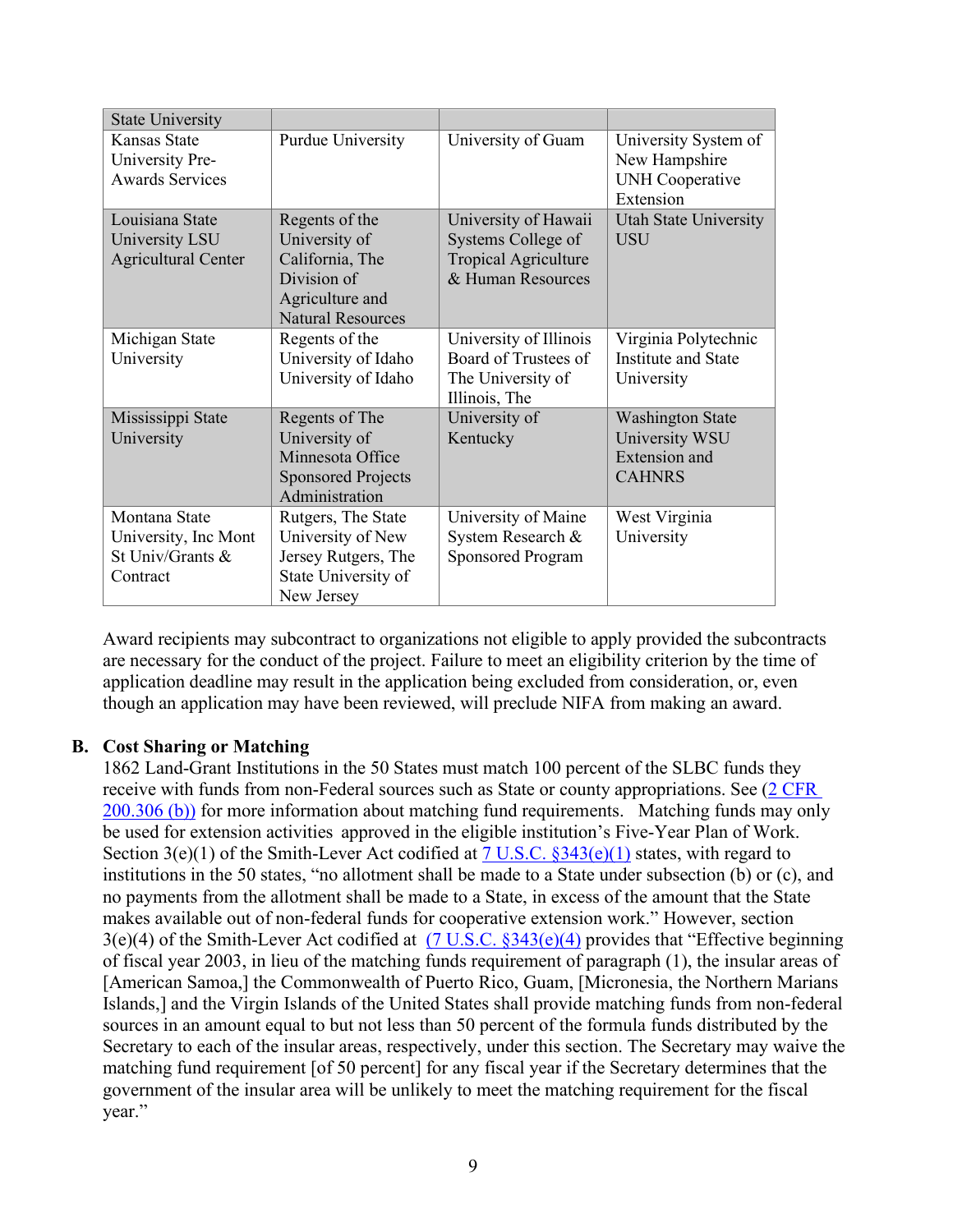Section 7508 of the Agriculture Improvement Act of 2018 [\(Public Law 115-334\)](https://uscode.house.gov/statutes/pl/115/334.pdf) reinstated a matching requirement for federal funds used in extension work at the University of the District of Columbia. By stating: Section 209(c) of the District of Columbia Public Postsecondary Education Reorganization Act (Public Law 93–471; sec. 38–1202.09(c), D.C. Official Code) is amended by inserting after the first sentence the following: ''Such sums may be used to pay not more than 1⁄2 of the total cost of providing such extension work.'' To clarify, this translates to the D.C. institution providing 50% of the total cost, which means matching at 100 percent what NIFA provides.

The matching funds requirements for Agricultural Research and Extension Capacity Funds at the 1890 Land-Grant Institutions, including Central State University, Tuskegee University and West Virginia State University, and at the 1862 Land-grant Institutions in Insular Areas are published at [7 CFR §3419.](https://www.ecfr.gov/cgi-bin/text-idx?SID=142a4fbf657b1eb26893aad32aa82e0b&mc=true&node=pt7.15.3419&rgn=div5) [7 CFR §3419.1](https://www.ecfr.gov/cgi-bin/text-idx?SID=142a4fbf657b1eb26893aad32aa82e0b&mc=true&node=pt7.15.3419&rgn=div5#se7.15.3419_11) which defines "matching funds" as "funds from non-federal sources, including those made available by the State to the eligible institutions for programs or activities that fall within the purposes of agricultural research and cooperative extension under Sections 1444 and 1445 of National Agricultural Research, Extension, and Teaching Policy Act of 1977; the Hatch Act of 1887; and the Smith-Lever Act." [7 CFR §3419](https://www.ecfr.gov/cgi-bin/text-idx?SID=142a4fbf657b1eb26893aad32aa82e0b&mc=true&node=pt7.15.3419&rgn=div5) defines "non-federal sources" as "funds made available by the State to the eligible institution either through direct appropriation or under any authority (other than authority to charge tuition and fees paid by students) provided by a State to an eligible institution to raise revenue, such as gift acceptance authority or user fees."

[7 CFR §3419.6](https://www.ecfr.gov/cgi-bin/text-idx?SID=142a4fbf657b1eb26893aad32aa82e0b&mc=true&node=pt7.15.3419&rgn=div5#se7.15.3419_16) states, "The required matching funds for the capacity programs must be used by an eligible institution for the same purpose as Federal award dollars: Agricultural research and extension activities that have been approved in the plan of work required under sections 1445(c) and 1444(d) of the National Agricultural Research, Extension, and Teaching Policy Act of 1977, section 7 of the Hatch Act of 1887, and section 4 of the Smith-Lever Act. For all programs, tuition dollars and student fees may not be used as matching funds."

The matching documentation must include the non-federal sources (specify whether the source is 3rd party, cash, state, or non-state, county, or non-tax) and amount of all matching support including matching from outside the applicant institution. It must be in PDF format (see Part III, Section 3. of the guide for attachment requirements) and included as a separate attachment on the Attachment Form.

NIFA may consider and approve matching waiver requests under this RFA above the 50 percent level for insular areas. The regulations at [7 CFR §3419.3](https://www.ecfr.gov/cgi-bin/text-idx?SID=142a4fbf657b1eb26893aad32aa82e0b&mc=true&node=pt7.15.3419&rgn=div5#se7.15.3419_13) and [7 CFR §3419.4](https://www.ecfr.gov/cgi-bin/text-idx?SID=142a4fbf657b1eb26893aad32aa82e0b&mc=true&node=pt7.15.3419&rgn=div5#se7.15.3419_14) address the criteria an institution must meet to be granted a waiver as well as the process and supporting documentation required for submitting a waiver. See Part IV, B. 4. for additional instructions about how to request a waiver.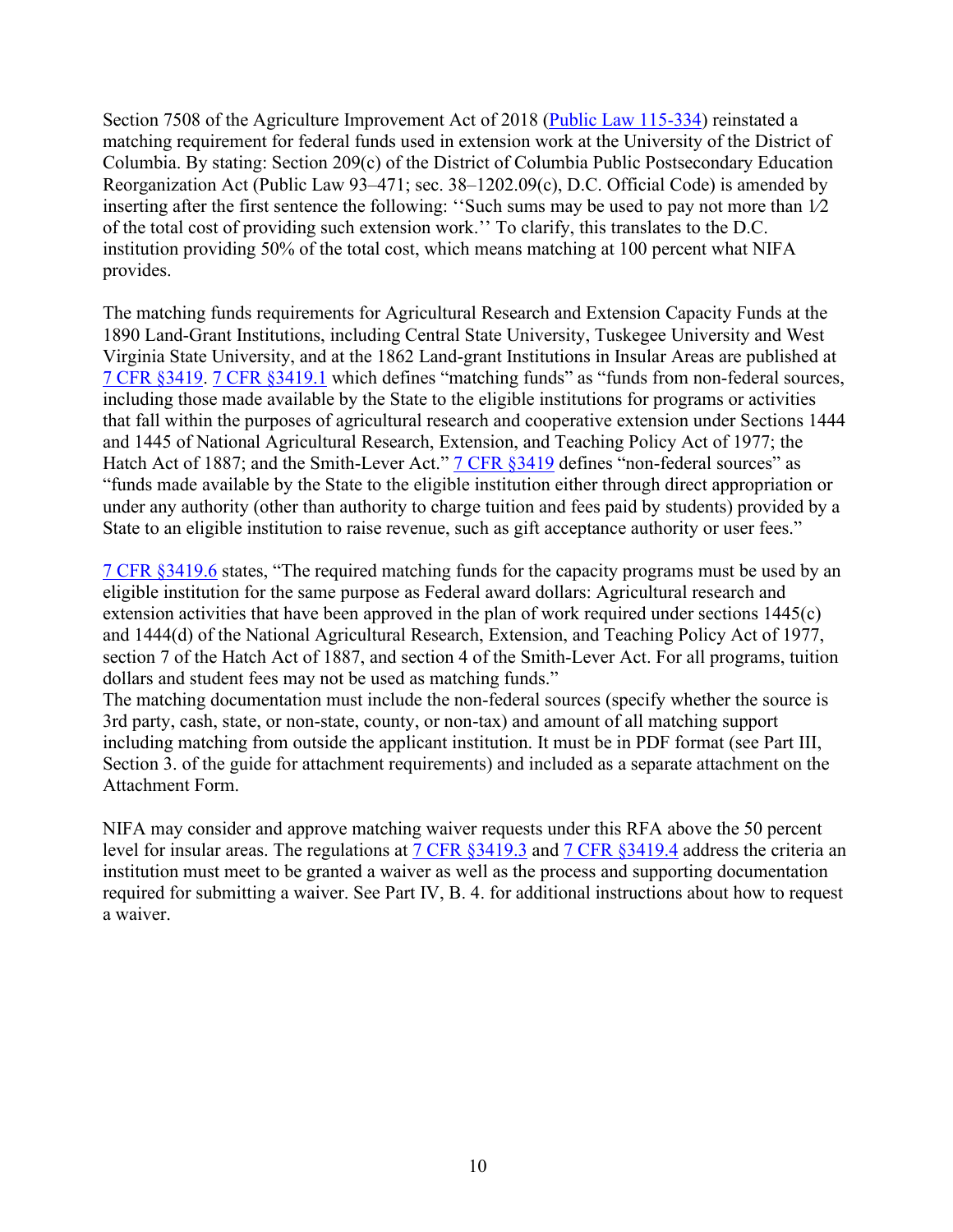## <span id="page-10-0"></span>**PART IV—APPLICATION AND SUBMISSION INFORMATION**

### <span id="page-10-1"></span>**A. Electronic Application Package**

Submit only electronic applications via Grants.gov to NIFA in response to this RFA. We urge you to submit early to the Grants.gov system. For information about the pre-award phase of the grant lifecycle, see [Grants.gov Pre-Award.](http://www.grants.gov/web/grants/learn-grants/grants-101/pre-award-phase.html)

### **New Users of Grants.gov**

Prior to preparing an application, we recommend the project director/principal investigator (PD/PI) first contact an authorized representative (AR, also referred to as Authorized Organizational Representative or  $AOR$ <sup>1</sup> to determine if the organization is prepared to submit electronic applications through Grants.gov. If not (e.g., the institution/organization is new to the electronic grant application process through Grants.gov), you must complete the one-time registration process prior to submitting an application. The registration process can take as long as two weeks to complete. It is, therefore, critical to begin the process as soon as possible. To register, the AR should select **"Register" in the top right corner of the Grants.gov web page (or go to** [Grants.gov Register](https://www.grants.gov/web/grants/register.html)**).**

## **Steps to Obtain Application Package Materials**

To receive application materials:

- **1.** You must download and install a version of [Adobe Reader](https://get.adobe.com/reader/) compatible with Grants.gov to access, complete, and submit applications. For basic system requirements and download instructions, se[e Adobe Software Compatibility.](https://www.grants.gov/applicants/adobe-software-compatibility.html) Grants.gov has a test package that will help you determine whether your version of Adobe Reader is compatible.
- **2.** To obtain the application package from Grants.gov, go to [Search for Opportunity Package](https://www.grants.gov/web/grants/applicants/download-application-package.html) and enter the funding opportunity number:

## **Funding Opportunity Number: USDA-NIFA-10511-SLBCDXXX-22-0002**

in the appropriate box and click "Download Package." From the search results, click "Download" to access the application package. A Grant Application Package is tied to a particular funding opportunity. Applications must be submitted ONLY to the particular funding opportunity to which the Grant Application Package is associated. The application package also contains the "NIFA Grants.gov [Application Guide."](https://apply07.grants.gov/apply/opportunities/instructions/PKG00249520-instructions.pdf) This guide contains an introduction and general Grants.gov instructions, additional information about the

Grants.gov

<span id="page-10-2"></span><sup>&</sup>lt;sup>1</sup>The Authorized Representative (AR) must have the authority to represent and bind the organization for any agreement (i.e., the individual who is authorized to commit the awardee's time and other resources to the project, to commit the awardee to comply with the terms and conditions of the award instrument including those set out herein, and to otherwise act for or on behalf of the awardee institution or organization).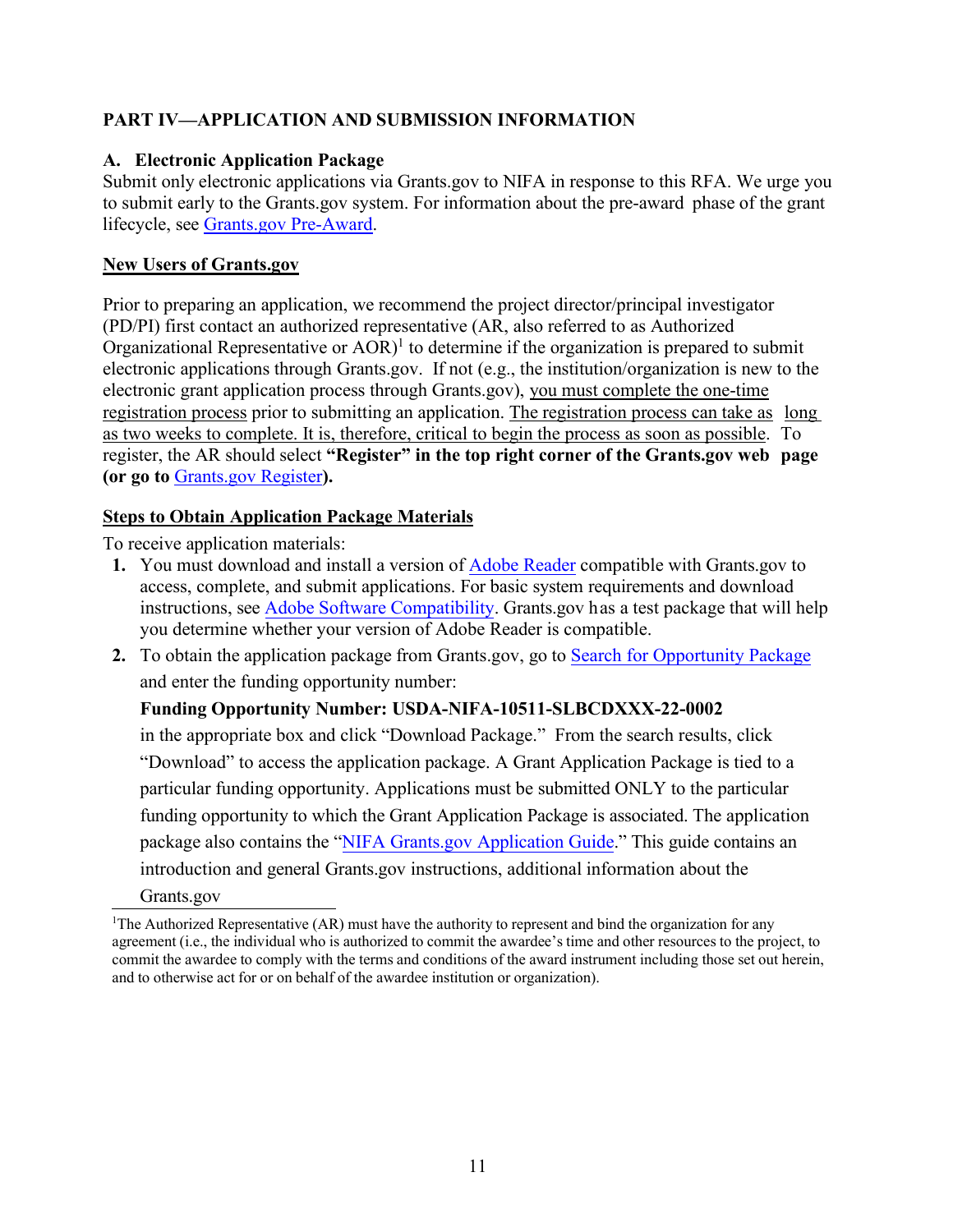registration process, information about how to use a Grant Application Package in Grants.gov, and instructions on how to complete the application forms.

**If you require assistance to access the application package** (e.g., downloading or navigating Adobe forms) **or submitting the application,** refer to resources available on the Grants.gov website [\(For Applicants\)](https://www.grants.gov/web/grants/applicants.html). Grants.gov assistance is also available at:

Grants.gov [customer support](https://www.grants.gov/web/grants/support.html) (800) 518-4726 toll-free or (606) 545-5035 Business Hours: 24 hours a day, 7 days a week. Closed on **federal holidays**. Email: [support@grants.gov](mailto:support@grants.gov)

[Grants.gov iPortal](https://gditshared.servicenowservices.com/hhs_grants?pt=Grants) Top 10 requested help topics (FAQs), searchable knowledge base, self-service ticketing and ticket status, and live web chat (available 7 a.m. - 9 p.m. Eastern Time).

Have the following information available when contacting Grants.gov:

- 1. Funding opportunity number (FON)
- 2. Name of agency to which you are applying
- 3. Specific area of concern

## <span id="page-11-0"></span>**B. Content and Form of Application Submission**

You should prepare electronic applications following Parts V and VI of the NIFA Grants.gov Application Guide. This guide is part of the corresponding application package (see Section A of this part). The following additional information is needed to prepare an application for this RFA. **If there is discrepancy between the two documents, the information contained in this RFA is overriding.**

Note the attachment requirements (e.g., PDF) in Part III, Section 3 of the guide. Any proposals noncompliant with the requirements (e.g., content format, PDF file format, file name restrictions, and no password protected files) will be at risk of being excluded from NIFA review. Partial applications will be excluded from NIFA review. We will accept subsequent submissions of an application until the established deadline in the RFA (see Part V, 2.1 of the NIFA Grants.gov Application Guide for further information).

**For any questions related to the preparation of an application,** review the [NIFA Grants.gov](https://apply07.grants.gov/apply/opportunities/instructions/PKG00249520-instructions.pdf)

- [Application](https://apply07.grants.gov/apply/opportunities/instructions/PKG00249520-instructions.pdf) Guide and the applicable RFA. If you need further assistance, contact:
	- a. Email: capacitygrantquestions $@$ usda.gov
	- b. Business hours: Monday Friday, 7 a.m. 5 p.m. ET, excluding federal [holidays.](http://www.opm.gov/policy-data-oversight/snow-dismissal-procedures/federal-holidays/)

Each grant application must contain the following:

- 1. "Application for Federal Assistance," Form SF-424 R&R Cover Sheet
- 2. Key Contacts Forms
- 3. NIFA Supplemental Information Form
- 4. Attachment Form (including attachments in PDF format)

The [NIFA Grants.gov Application Guide](https://apply07.grants.gov/apply/opportunities/instructions/PKG00249520-instructions.pdf) includes instructions for additional forms not needed for an application in response to this RFA. Complete and submit only the forms associated with the funding opportunity package and as instructed below.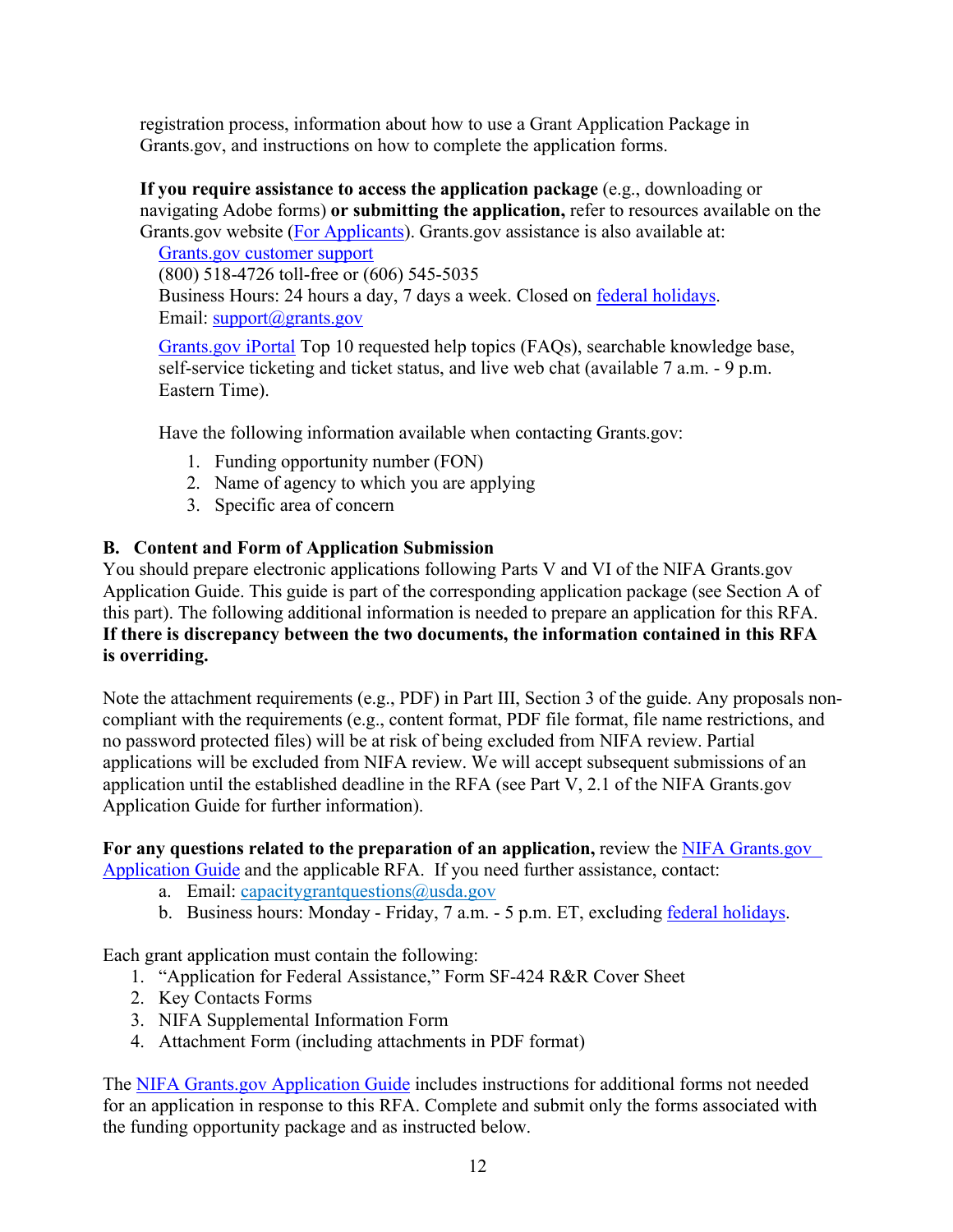## **1. SF 424 R&R Cover Sheet**

Information related to the questions on this form is available in Part V, 2 of the [NIFA Grants.gov](https://apply07.grants.gov/apply/opportunities/instructions/PKG00249520-instructions.pdf)  [Application Guide.](https://apply07.grants.gov/apply/opportunities/instructions/PKG00249520-instructions.pdf) The following are additional instructions. Please note new instructions are included below for Field 5. The Organizational Information NIFA has included in Appendix A is based on FY2021 applications received for this program. If your organization intends to submit an application using information other than what appears in Appendix A, please contact us at capacitygrantquestions  $\omega$ usda.gov prior to submitting your application.

**a. Field 1. Type of Submission** – Check "Application."

## **b. Field 5. Applicant Information**

- **a.** Enter Legal Name of the Applicant as registered in the System for Awards Management which appears in the first column of Appendix A of this RFA.
- **b.** Enter Organizational DUNS as it appears in the second column of Appendix A of this RFA.
- **c.** Enter Department Name of Eligible Recipient, if applicable.
- **c. Field 8. Type of Application** Enter "new."
- **d. Field 11. Descriptive Title of Applicant's Project** Enter a short descriptive title (no more than 200 characters including spaces) of the project(s) being paid for with this grant. Do not use acronyms or any special characters.
- **e. Field 15. Estimated Project Funding** For item a, enter your institution's FY 2021 allocation as listed in Appendix A of this RFA
- **f. Field 17. Complete Certification** See Part V, Section 2.18 of the [NIFA Grants.gov](https://apply07.grants.gov/apply/opportunities/instructions/PKG00249520-instructions.pdf) [Application Guide](https://apply07.grants.gov/apply/opportunities/instructions/PKG00249520-instructions.pdf) for the required certifications and assurances (e.g., Prohibition Against Entities Requiring Certain Internal Confidentiality Agreements)

## **2. Key Contacts Form**

Information related to the questions on this form is available in Part VI, 5 of the NIFA Grants.gov [Application Guide.](https://apply07.grants.gov/apply/opportunities/instructions/PKG00249520-instructions.pdf) These documents must be completed and submitted in PDF format.

- **a. Contact 1 Project Role:** Enter the contact information for the State Extension Director
- **b. Contact 2 Project Role:** Enter the contact information for the State Extension Director or designee, if applicable.
- **c. Contact 3 Project Role:** Enter the contact information for the Business Office Manager/Administrator.
- **d. Contact 4 Project Role:** Enter the contact information for the person responsible for drawdowns.

## **3. Supplemental Information Form**

Information related to the questions on this form is available in Part VI, 1 of the [NIFA](https://apply07.grants.gov/apply/opportunities/instructions/PKG00249520-instructions.pdf) Grants.gov [Application Guide.](https://apply07.grants.gov/apply/opportunities/instructions/PKG00249520-instructions.pdf) The following are additional instructions.

- **a. Field 2. Program to which you are applying.** Enter the program code name Cooperative Extension Programs at the 1862 Institutions = Smith-Lever 3(b) and 3(c) Formula and program code **SLBC** or enter the program code name District of Columbia Public Postsecondary = DC Public Postsecondary Reorganization Act - and program code **PPERA**.
- **b. Field 8. Conflict of Interest List**. Do not attach a conflict of interest list.

## **4. Attachment Form**

Information related to the questions on this form is available in Part VI, 5 of the [NIFA](https://apply07.grants.gov/apply/opportunities/instructions/PKG00249520-instructions.pdf) Grants.gov [Application Guide.](https://apply07.grants.gov/apply/opportunities/instructions/PKG00249520-instructions.pdf) The following are additional instructions.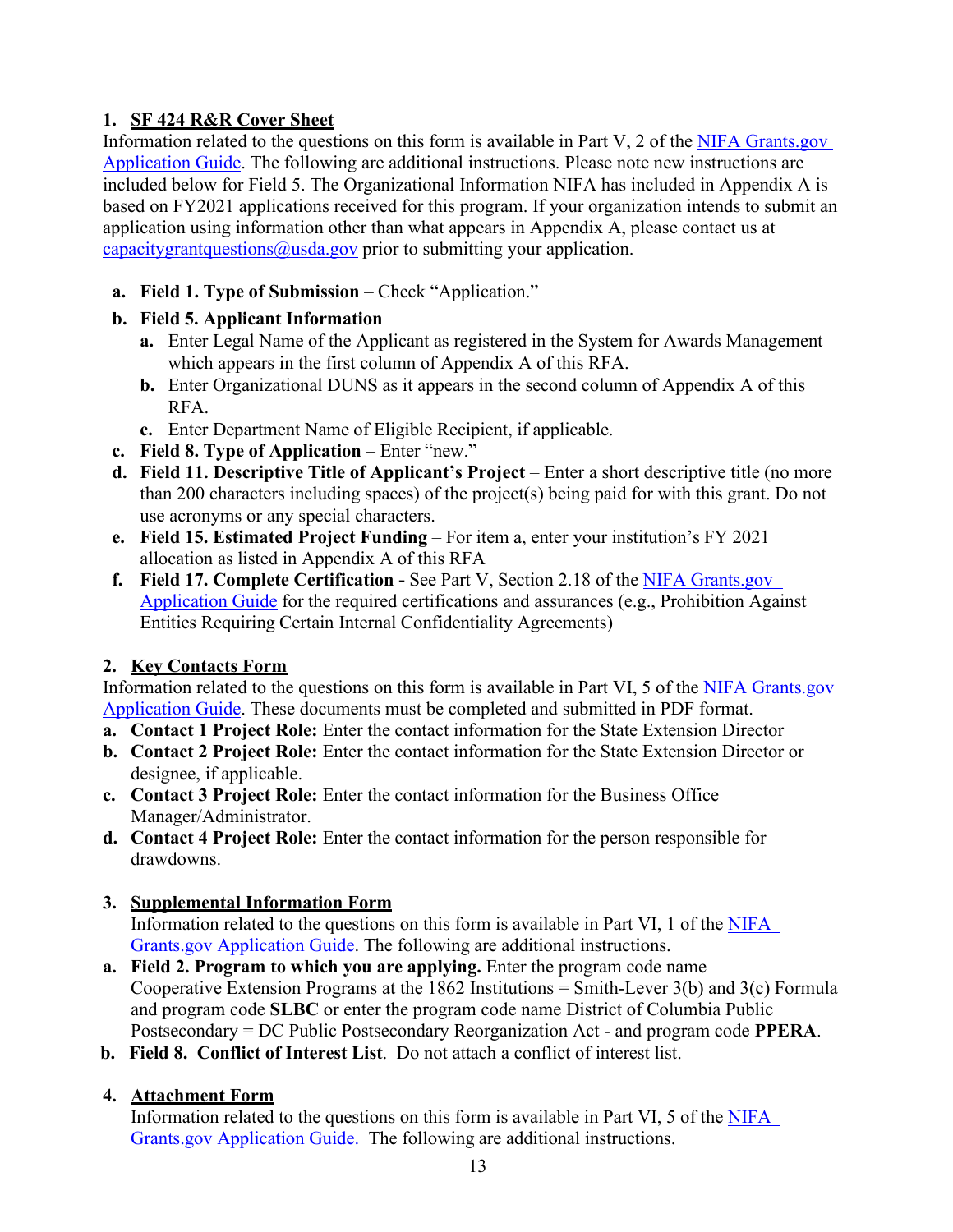- **a. Felony Convictions or Tax Delinquent Status** See Part V, Section 4.12. of the [NIFA](https://apply07.grants.gov/apply/opportunities/instructions/PKG00249520-instructions.pdf)  [Grants.gov Application Guide](https://apply07.grants.gov/apply/opportunities/instructions/PKG00249520-instructions.pdf) for instructions regarding mandatory Felony Convictions or Tax Delinquent Status. For Capacity programs, this mandatory information must be either included as an attached PDF and identified on the Attachment Form or appropriately answered within the "Reps and Certs" section of your SAM.gov registration.
- **b. Matching Requirement** If matching funds are required as specified under Part III, B. Cost-Sharing or Matching, the matching is an eligibility criterion and you must include documentation of the source of the non-federal match with the application. NIFA will consider this documentation when ascertaining final matching requirements or in determining if required matching can be waived. NIFA retains the right to make final determinations regarding matching requirements.

The matching documentation is to include the non-federal sources (specify the type of match as third party, cash, state or non-state, county or non-tax and the amount from each source) and the amount of all matching support including support from outside the applicant institution. Save this document in PDF format (see Part III, Section 3. of the guide for attachment requirements) and include as a separate attachment identified on the Attachment Form.

Establish the value of applicant contributions in accordance with applicable cost principles. Refer to [2 CFR Part 200,](https://www.ecfr.gov/cgi-bin/text-idx?SID=790ba2c54c3ead59a6decec19b86d4b1&mc=true&node=pt2.1.200&rgn=div5#se2.1.200_10) "Uniform Administrative Requirements, Cost Principles, and Audit Requirements for Federal Awards", for further guidance and other requirements relating to matching and allowable costs.

- **c. Matching Funds Waiver Request (Optional)** If your institution is applying for a matching funds waiver, prepare a request in PDF format for inclusion within your submission and identify on the Attachment Form (see Part III, Section 3. of the guide for attachment requirements). The revised Final Rule 3419, published May 11, 2018, contained information on applications for waivers for the 1862 land-grant institutions in insular areas. Include the following elements in the request:
	- (a) a request to waive matching requirements under this RFA including the name of the eligible institution and the type of Federal capacity funds (i.e. Smith-Lever);
	- (b) a statement of the fiscal year(s) for which the waiver is requested;
	- (c) a statement of the exact dollar amount of waiver being requested by fiscal year and how the amount was computed (by matching fund category);
	- (d) a statement of why the waiver is requested using criteria listed in the revised Final Rule [7 CFR §3419.3:](https://www.ecfr.gov/cgi-bin/text-idx?SID=8f001f4fb20a650f220abf2e127669a7&mc=true&node=pt7.15.3419&rgn=div5#se7.15.3419_13) impacts from natural disaster, flood, fire, tornado, hurricane, or drought; state and/or institution facing financial crisis; or lack of matching funds after demonstration of good faith efforts to obtain funds;
	- (e) documentation supporting the need for a waiver. Documentation must be current, within the past two years from the date of the letter requesting the waiver; and
	- (f) the university's efforts to meet future matching needs.

The documentation must include the university's approved budget for the program for both the current and previous budget cycles. It may also submit items such as a statement from the State asserting what portion of the required match amount the State contribution to the institution will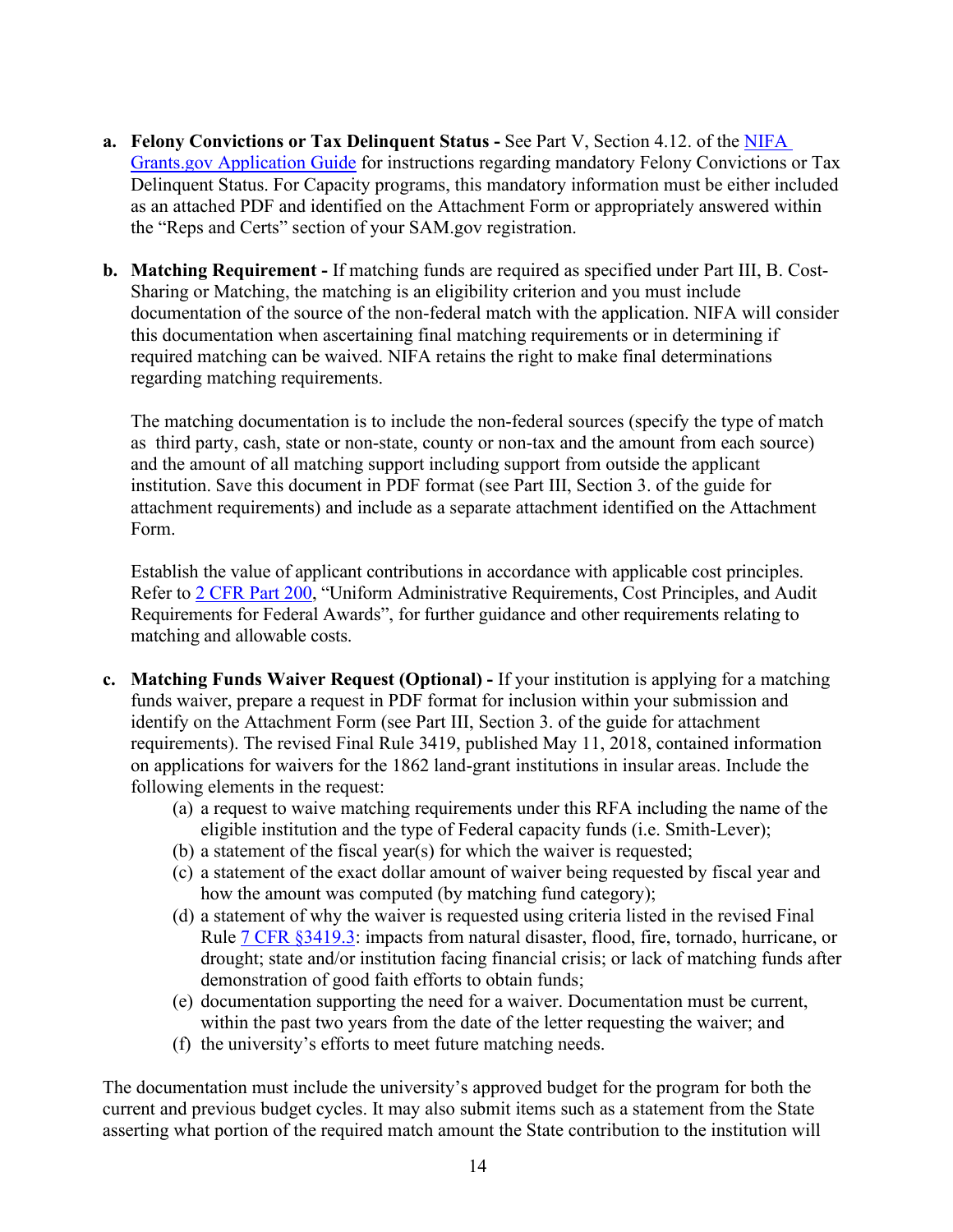cover, a schedule of projected cash flows showing what portion of the matching funds the university will have available or other documents such as letters from State or institution budget personnel or newspaper articles. Newspaper articles may be provided as supporting documentation but will not be considered as primary supporting documentation. In requesting the waiver, the institution must consider the availability of all permissible forms of matching in detail.

#### <span id="page-14-0"></span>**C. Submission Dates and Times**

Instructions for submitting an application are included in Part IV, of the NIFA [Grants.gov](https://apply07.grants.gov/apply/opportunities/instructions/PKG00249520-instructions.pdf) [Application](https://apply07.grants.gov/apply/opportunities/instructions/PKG00249520-instructions.pdf) Guide.

Applications must be received by Grants.gov by **5 p.m. Eastern Time on September 30, 2021**. Applications received after this deadline will normally not be considered for funding.

In case of trouble submitting an application to Grants.gov, you should FIRST contact the [Grants.gov Help Desk](https://www.grants.gov/web/grants/support.html) to resolve any problems. Keep a record of any such correspondence. See Part IV, A for Grants.gov contact information.

Once NIFA accepts your application, you may check the status of your application in the [ezFedGrants portal](https://nfc.usda.gov/FSS/ClientServices/ezFedGrants/index.php) or by looking in [Grants.gov.](https://www.grants.gov/web/grants/support.html) Please refer to the training tab on the ezFedGrants page to learn how to access [ezFedGrants:](https://www.nfc.usda.gov/FSS/ClientServices/ezFedGrants/) 

If you are not able to validate NIFA received your application by October  $12<sup>th</sup>$ , 2021 contact the Agency Administrative Contact identified in Part VII of this RFA. Failure to do so may result in the application not being processed and funding being held. You should cite your Grants.gov tracking number on all inquiries until an award number is assigned.

#### <span id="page-14-1"></span>**D. Funding Restrictions**

#### **(1) Program and Extension Activities:**

Smith-Lever Act sections 3(b) and 3(c) federal funding may only be used for extension programs and an activity identified in the institution's approved Five-Year Plan of Work (POW).

#### **(2) Indirect Costs and Tuition Remission:**

In accordance with section 1473 of the National Agricultural Research, Extension, and Teaching Policy Act of 1977 [\(7 U.S.C. §3319\)](https://uscode.house.gov/view.xhtml?req=(title:7%20section:3319%20edition:prelim)%20OR%20(granuleid:USC-prelim-title7-section3319)&f=treesort&edition=prelim&num=0&jumpTo=truee), indirect costs and tuition remission are unallowable as Sections 3(b) and 3(c) of the Smith-Lever Act formula grant expenditures.

#### **(3) Construction, Land purchases, and Teaching**

Funds cannot be used, directly or indirectly, for the purchase, construction, preservation, or repair of any building or buildings, the purchase or rental of land, or in college-course teaching, lectures in college, or any other purpose not specified in the Smith-Lever Act.

#### **(4) Retirement Contributions**

Employer contributions to land-grant college retirement systems are limited to 5 percent of that portion of the salaries paid, under this award, to employees who participate in the system [\(7 U.S.C.§331\)](https://uscode.house.gov/view.xhtml?req=(title:7%20section:331%20edition:prelim)%20OR%20(granuleid:USC-prelim-title7-section331)&f=treesort&edition=prelim&num=0&jumpTo=true) and are subject to the other conditions in [7 U.S.C. §331.](https://uscode.house.gov/view.xhtml?req=(title:7%20section:331%20edition:prelim)%20OR%20(granuleid:USC-prelim-title7-section331)&f=treesort&edition=prelim&num=0&jumpTo=true) Note the 5 percent limitation does NOT apply to any state or individual contribution. Contributions of funds under this award may not exceed the contributions from non-Federal sources made by or on behalf of the individual concerned. See Section VI.H.1 of the [NIFA policy guide](https://nifa.usda.gov/policy-guide) for additional information.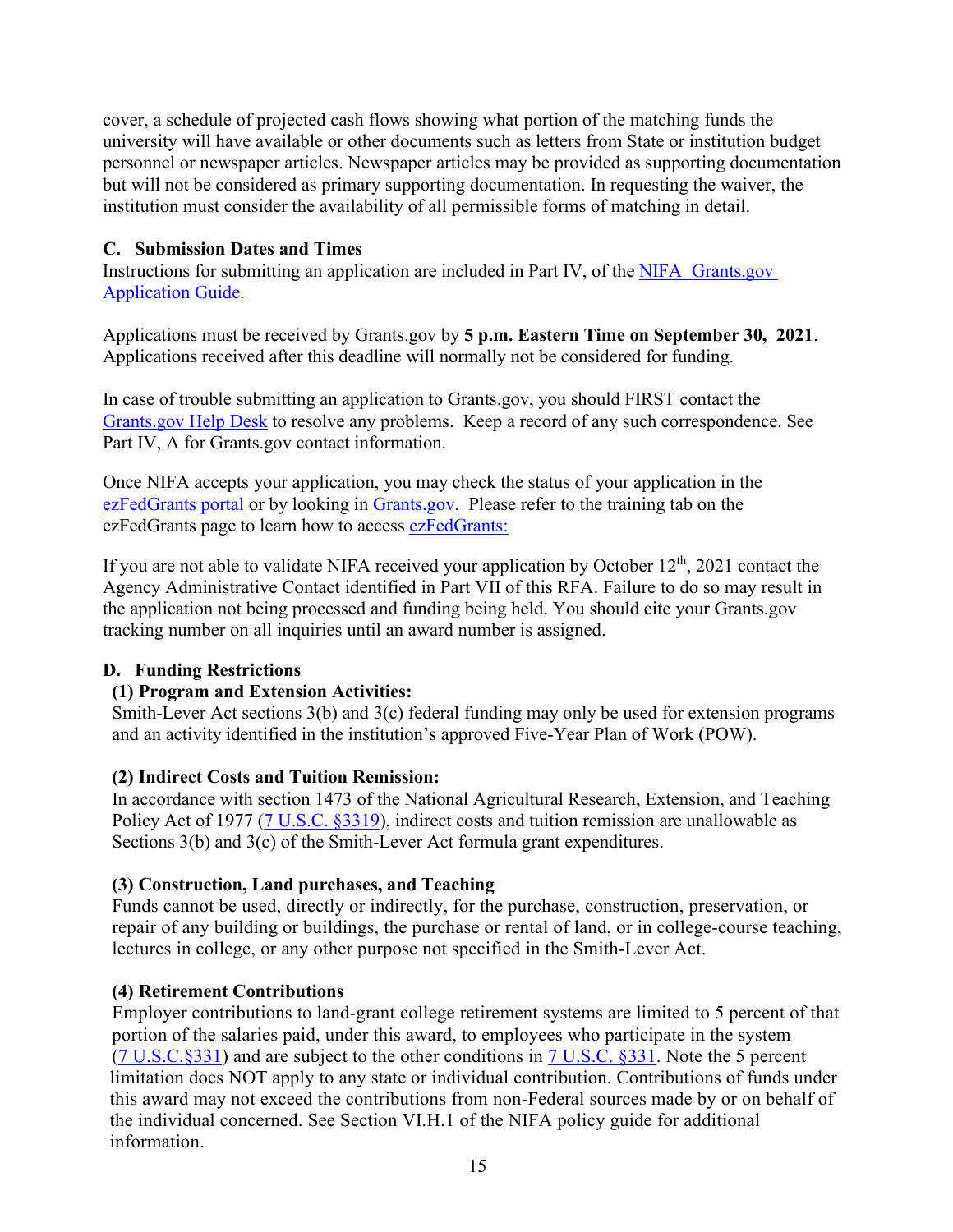**(5) Matching:** See Part III, B. for additional information.

### <span id="page-15-0"></span>**E. Other Submission Requirements**

You should follow the submission requirements noted in Part III of the NIFA [Grants.gov](https://apply07.grants.gov/apply/opportunities/instructions/PKG00249520-instructions.pdf) [Application](https://apply07.grants.gov/apply/opportunities/instructions/PKG00249520-instructions.pdf) Guide.

For information about the status of a submitted application, see Part III, Section 6 of the NIFA [Grants.gov Application Guide.](https://apply07.grants.gov/apply/opportunities/instructions/PKG00249520-instructions.pdf) 

**Dun and Bradstreet Universal Numbering System (DUNS) Number and System for Award Management (SAM)** – each applicant (unless excepted under [2 CFR § 25.110\(b\) or \(c\),](https://www.ecfr.gov/cgi-bin/text-idx?SID=58b61a8ffcece15d7b241207202514f1&mc=true&node=pt2.1.25&rgn=div5#se2.1.25_1110) or has an exception approved by the federal awarding agency under  $2 \text{ CFR } \frac{8}{5}$  25.110(d)) is required to:

- a. be registered in SAM before submitting its application;
- b. provide a valid DUNS number in its application; and
- c. continue to maintain an active SAM registration with current information at all times during which it has an active federal award or an application or plan under consideration by a federal awarding agency.

If you have not complied with all applicable DUNS and SAM requirements you may be considered unqualified to receive an award.

Your SAM registration information determines your organization ID in the ezFedGrants system, and the information must match your ASAP recipient DUNS and EIN.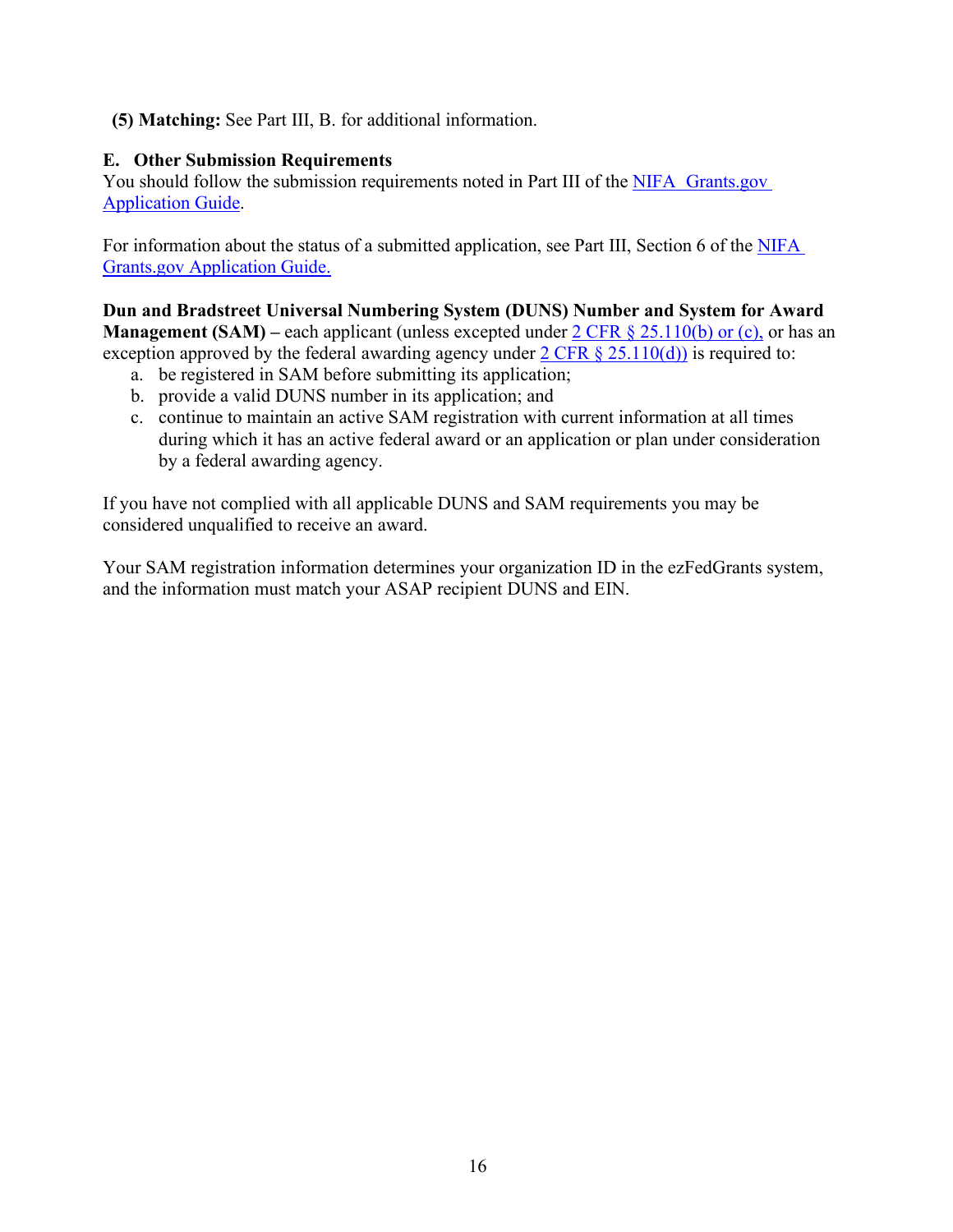## <span id="page-16-0"></span>**PART V—APPLICATION REVIEW REQUIREMENTS**

## <span id="page-16-1"></span>**A. General**

NIFA will review submitted documents to determine if all program, financial, and administrative requirements are met and are current. Missing or incomplete information within an application may require additional submittals and deletion of application(s) already submitted.

## <span id="page-16-2"></span>**B. Organizational Management Information**

Specific applicant organizational management information shall be submitted on a one-time basis, with updates submitted as needed. If this information has not been submitted under this or another NIFA program, it is the responsibility of the organization to do so for determination of eligibility prior to the award of a grant identified under this RFA.

We will provide you the forms to fulfill these requirements as part of the pre-award process. Although an applicant may be eligible, there are factors that may exclude an applicant from receiving federal financial and nonfinancial assistance and benefits under this program (e.g., debarment or suspension of an individual involved or a determination an applicant is not responsible based on submitted organizational management information).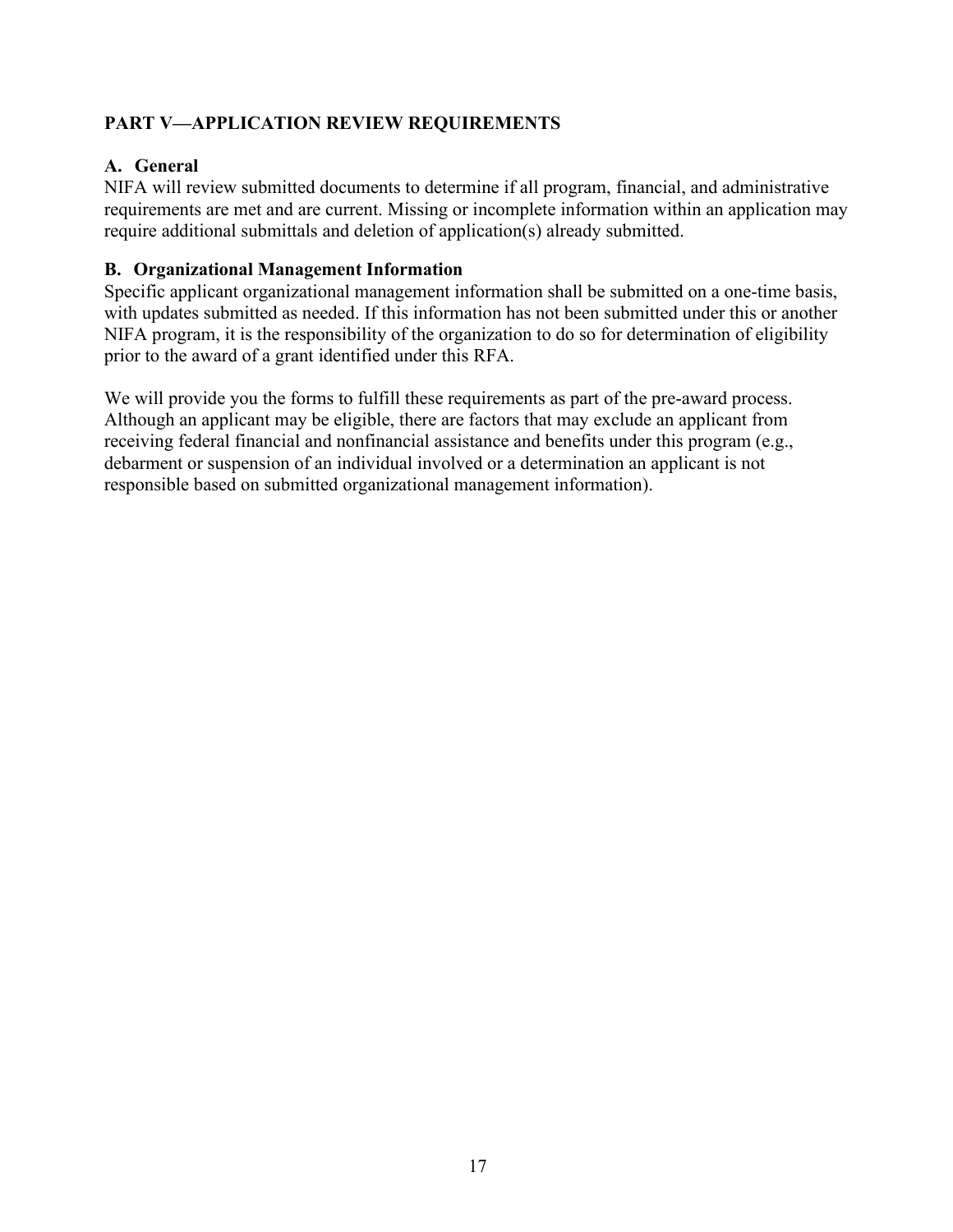## <span id="page-17-0"></span>**PART VI—AWARD ADMINISTRATION**

## <span id="page-17-1"></span>**A. General**

Within the limit of funds available for such purpose, the NIFA awarding official shall make grants to eligible applicants.

## <span id="page-17-2"></span>**B. Award Notice**

The notice of federal award is the authorizing document. The award document contains award provisions and other pertinent information. See Notice of Award section at [Notice of Award](https://nifa.usda.gov/wait-notification) for further details.

## <span id="page-17-3"></span>**C. Administrative and National Policy Requirements**

Several federal statutes and regulations apply to grant applications considered for review and to project grants awarded under this program. These may include, but are not limited to, those listed at [USDA/NIFA Federal Regulations.](https://nifa.usda.gov/federal-regulations)

NIFA Federal Assistance Policy Guide**—**a compendium of basic NIFA policies and procedures applying to all NIFA awards, unless there are statutory, regulatory, or award-specific requirements to the contrary, is available at the [USDA/NIFA Policy Guide.](https://nifa.usda.gov/policy-guide)

## <span id="page-17-4"></span>**D. Expected Program Outputs and Reporting Requirements**

Organizations receiving Smith-Lever 3(b) & (c) funding from the National Institute of Food and Agriculture (NIFA), are required to submit the following reports:

- 1. Fiscal Year (FY) 2023 Plan of Work (POW) update;
- 2. FY2021 Annual Report of Accomplishments and Results;
- 3. Program/project Initiation in the NIFA Reporting System (NRS); and
- 4. Federal Financial Reports (SF-425)

The FY 2023 Plan of Work (POW) update and the FY 2021 Annual Report are due by April 1, 2022. NIFA is building a new integrated reporting portal for research and extension that will affect how the 2021 Annual Report will be submitted to NIFA. Updated instructions for submitting the 2021 Annual Report to NIFA will be provided on the NRS web page [https://nifa.usda.gov/tool/pow](https://nifa.usda.gov/tool/pow-nifa-reporting-system)[nifa-reporting-system.](https://nifa.usda.gov/tool/pow-nifa-reporting-system) The FY 2023 Plan of Work should be submitted online through the Institutional Profile in REEport unless instructed otherwise on the NRS webpage [\(https://nifa.usda.gov/tool/pow-nifa-reporting-system\)](https://nifa.usda.gov/tool/pow-nifa-reporting-system).

In FY 2022, Institutions will initiate Extension programs in NRS via this link: [https://nifa.usda.gov/tool/pow-nifa-reporting-system.](https://nifa.usda.gov/tool/pow-nifa-reporting-system) Institutions must submit a Program Initiation in the NRS, which includes the Program Description, Classifications, and identification of Integrated and Multi-State activities prior to initiation of each capacity-funded program. The program will undergo a review by NIFA and be approved, deferred, or declined.

Institutions will submit annual progress reports in the NRS based on the federal fiscal year. Reports are due March 1 for the preceding fiscal year. Progress reports will form the basis for the newly formatted Annual Report of Accomplishments and Results.

Federal Financial reporting via the SF-425 is due within the ezFedGrants portal, at minimum on an annual basis. Please see your Notice of Award for additional required SF-425's throughout the life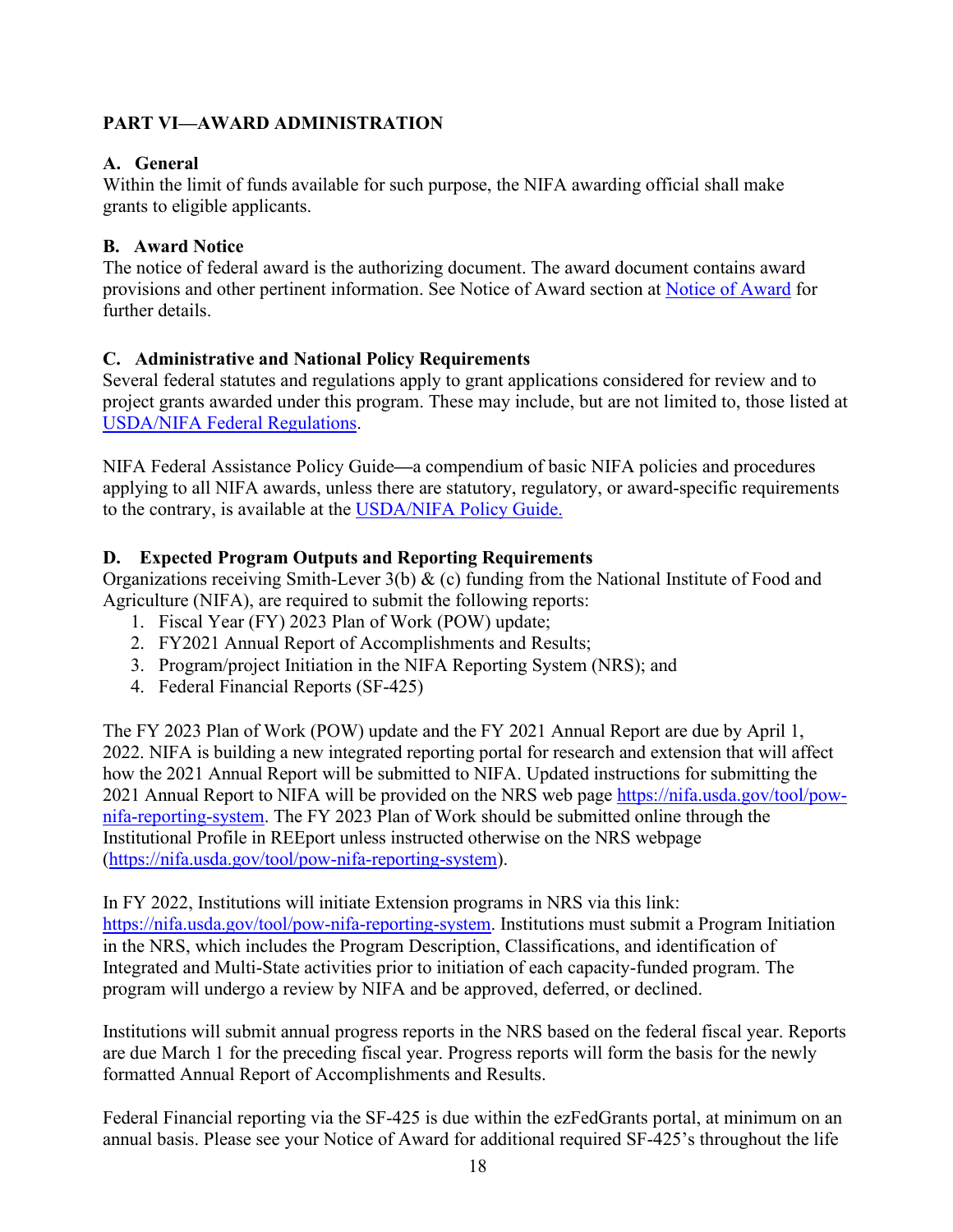of the award. Information on how to access the ezFedGrants portal can be found under the training on the ezFedGrants page at [ezFedGrants \(eFG\) Grants and Agreements System.](https://www.nfc.usda.gov/FSS/ClientServices/ezFedGrants/)

See<https://nifa.usda.gov/program/smith-lever-act-capacity-grant>for additional Smith-Lever reporting requirement details. See [-https://nifa.usda.gov/program/district-columbia-public](https://nifa.usda.gov/program/district-columbia-public-postsecondary-education-reorganization-act-program-cooperative)[postsecondary-education-reorganization-act-program-cooperative-](https://nifa.usda.gov/program/district-columbia-public-postsecondary-education-reorganization-act-program-cooperative)cooperative for additional Postsecondary Education Reorganization Act reporting requirement details.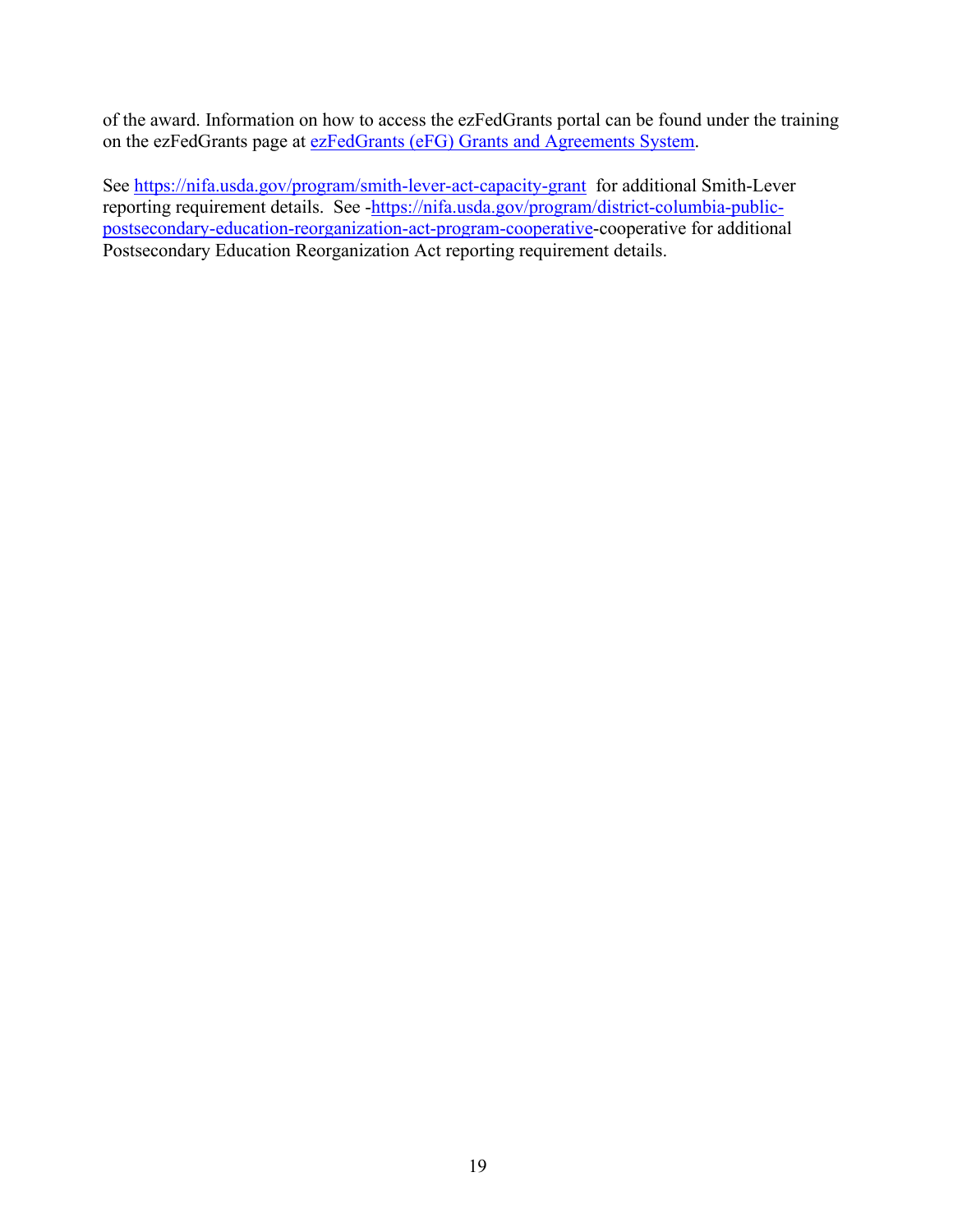## <span id="page-19-0"></span>**PART VII—AGENCY CONTACTS**

For questions regarding DCPPERA projects/program, please contact:

Bonita Williams, National Program Leader Division of Youth and 4-H National Institute of Food and Agriculture U.S. Department of Agriculture 805 Pennsylvania Ave. Kansas City, MO 64105 E-mail: [bonita.williams@usda.gov](mailto:bonita.williams@usda.gov)

For questions regarding SLBC projects/program, please contact:

Denis Ebodaghe, National Program Leader National Institute of Food and Agriculture U.S. Department of Agriculture 805 Pennsylvania Avenue Kansas City, MO 64105 Phone: 202-445-5460 E-mail: [denis.ebodaghe@usda.gov](mailto:denis.ebodaghe@usda.gov) 

Mathieu Ngouajio, National Science Liaison National Institute of Food and Agriculture U.S. Department of Agriculture 305-A Whitten Building 12th Street, SW, and Jefferson Drive Washington, DC Phone: 202-570-1915 E-mail: [Mathieu.ngouajio@usda.gov](mailto:Mathieu.ngouajio@usda.gov)

For administrative questions relating to the completion of the grants.gov forms please contact.

Linda Cambron OGFM/National Institute of Food and Agriculture U.S. Department of Agriculture 2312 East Bannister Road Mail Stop 10000 (ten thousand) Kansas City, MO 64131 Telephone: 816-820-4039 Email: [linda.cambron@usda.gov](mailto:linda.cambron@usda.gov)

For questions relating to REEport forms and submissions, please contact the Planning, Accountability and Reporting Staff; Email: [electronic@usda.gov.](mailto:electronic@usda.gov)

For questions relating to the 5-Year Plan of Work Update or the Annual Report of Accomplishments and Results, contact Planning, Accountability and Reporting Staff; Email: [pow@usda.gov.](mailto:pow@usda.gov)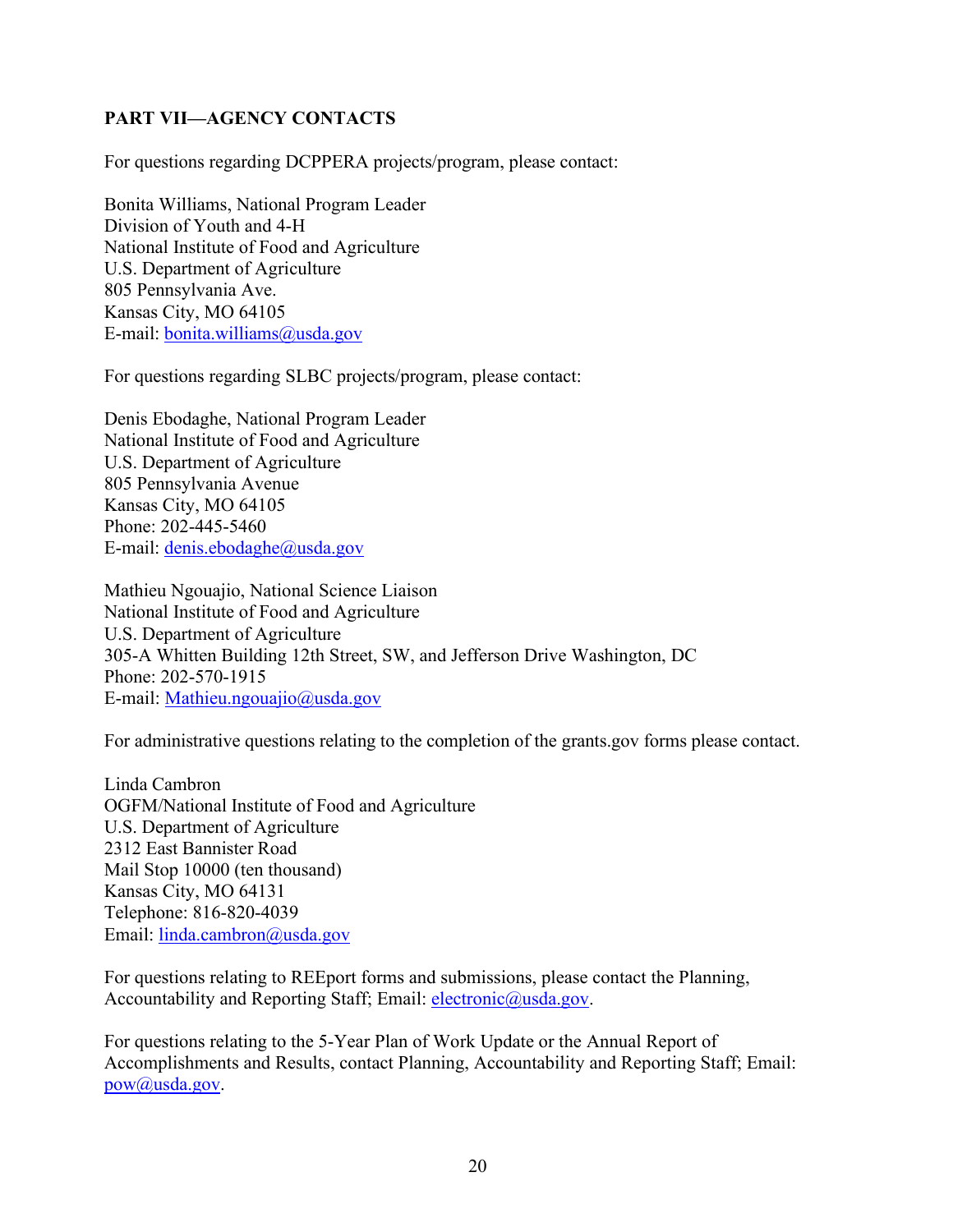## <span id="page-20-0"></span>**PART VIII – OTHER INFORMATION**

The USDA NIFA home page for the DCPPERA is: [https://nifa.usda.gov/program/district-columbia-public-postsecondary-education](https://nifa.usda.gov/program/district-columbia-public-postsecondary-education-reorganization-act-program-cooperative)[reorganization-act-program-cooperative.](https://nifa.usda.gov/program/district-columbia-public-postsecondary-education-reorganization-act-program-cooperative)

The USDA NIFA home page for the Smith-Lever Act Capacity Grant is: [https://nifa.usda.gov/program/smith-lever-act-capacity-grant.](https://nifa.usda.gov/program/smith-lever-act-capacity-grant)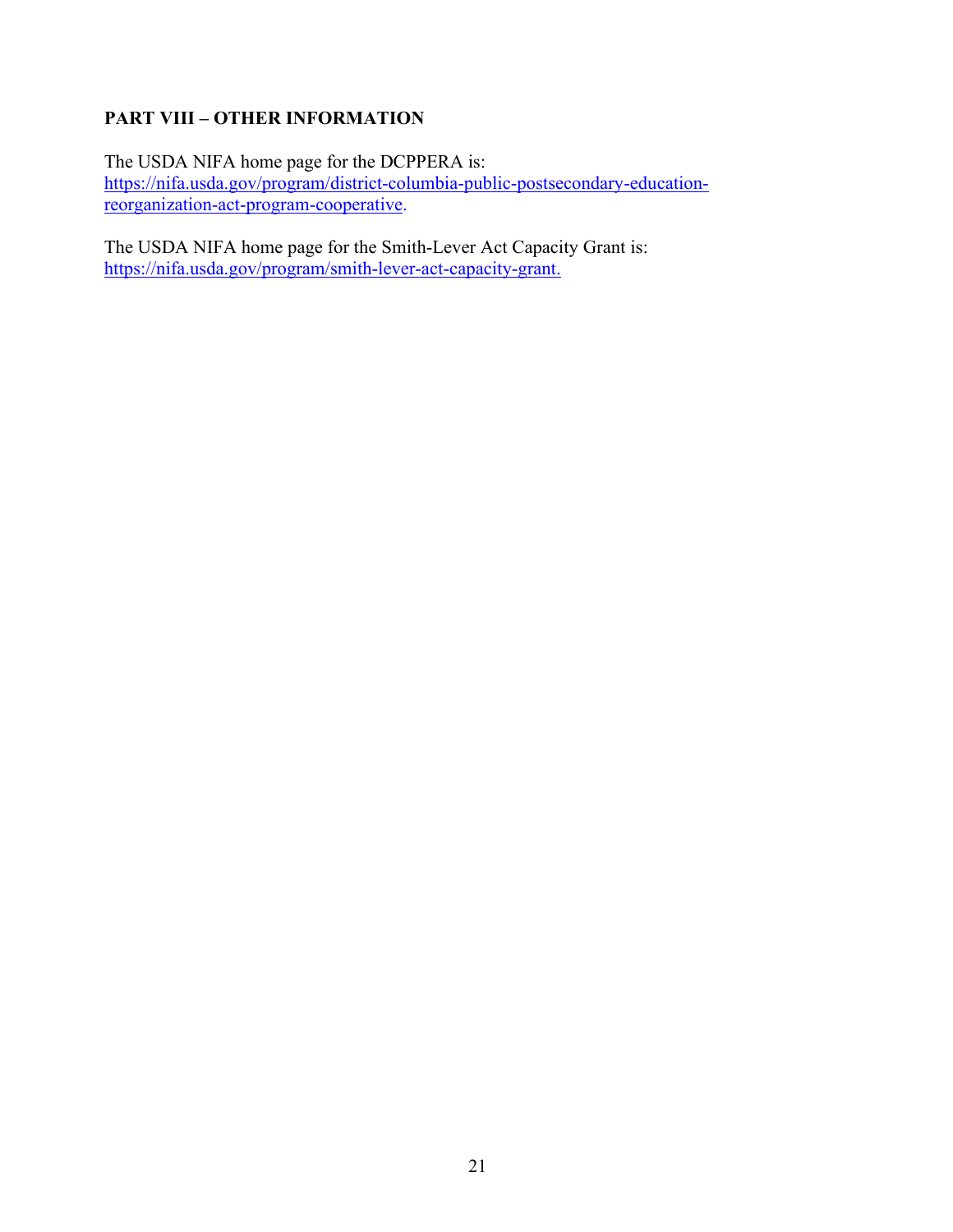#### **UNITED STATES DEPARTMENT OF AGRICULTURE National Institute of Food and Agriculture**

#### <span id="page-21-0"></span>**FY 2021 Distribution of Funds to Eligible Institutions for Extension Activities Authorized under the Smith-Lever Act and the D.C. Postsecondary Education Re-organization Act**

| <b>Recipient Name</b>                                           | <b>DUNS</b><br><b>Number</b> | <b>State</b> | <b>Allocation</b> | <b>Required Match</b> |
|-----------------------------------------------------------------|------------------------------|--------------|-------------------|-----------------------|
| UNIVERSITY OF ALASKA FAIRBANKS GRANTS & CONTRACTS               | 615245164                    | AK           | Ś.<br>1,256,452   | \$<br>1,256,452       |
| <b>AUBURN UNIVERSITY</b>                                        | 066470972                    | AL           | 7,412,647         | 7,412,647             |
| UNIVERSITY OF ARKANSAS SYSTEM DIVISION OF                       |                              |              |                   |                       |
| AGRICULTURE OF THE UNIVERSITY OF ARKANSAS                       | 039796771                    | AR           | 6,218,516         | 6,218,516             |
| AMERICAN SAMOA COMMUNITY COLLEGE                                | 854990793                    | AS           | 1,810,671         | 905,336               |
| UNIVERSITY OF ARIZONA                                           | 961605172                    | AZ           | 2,141,930         | 2,141,930             |
| REGENTS OF THE UNIVERSITY OF CALIFORNIA, THE DIVISION           |                              |              |                   |                       |
| OF AGRICULTURE AND NATURAL RESOURCES                            | 080668243                    | CA           | 8,389,190         | 8,389,190             |
| COLORADO STATE UNIVERSITY PRESIDENT'S OFFICE AT                 |                              |              | 3,409,011         | 3,409,011             |
| <b>COLORADO STATE UNIVERSITY</b>                                | 829068126                    | CO           |                   |                       |
| UNIVERSITY OF CONNECTICUT OFFICE SPONSORED                      |                              |              | 2,316,688         | 2,316,688             |
| <b>PROGRAMS</b>                                                 | 614209054                    | <b>CT</b>    |                   |                       |
| UNIVERSITY OF DELAWARE                                          | 059007500                    | DE           | 1,408,511         | 1,408,511             |
| UNIVERSITY OF FLORIDA DIVISION OF SPONSORED RESEARCH            | 969663814                    | FL.          | 5,041,560         | 5,041,560             |
| UNIVERSITY OF GEORGIA SPONSORED PROJECTS                        |                              |              | 8,456,243         | 8,456,243             |
| ADMINISTRATION                                                  | 619003127                    | GА           |                   |                       |
| UNIVERSITY OF GUAM                                              | 779908151                    | GU           | 1,872,517         | 936,259               |
| UNIVERSITY OF HAWAII SYSTEMS COLLEGE OF TROPICAL                |                              |              | 1,452,358         | 1,452,358             |
| <b>AGRICULTURE &amp; HUMAN RESOURCES</b>                        | 930124792                    | HI           |                   |                       |
| IOWA STATE UNIVERSITY OF SCIENCE AND TECHNOLOGY                 |                              |              | 10,010,781        | 10,010,781            |
| <b>IOWA STATE UNIVERSITY</b>                                    | 005309844                    | IA           |                   |                       |
| REGENTS OF THE UNIVERSITY OF IDAHO UNIVERSITY OF                |                              |              | 2,994,356         | 2,994,356             |
| <b>IDAHO</b><br>UNIVERSITY OF ILLINOIS BOARD OF TRUSTEES OF THE | 075746271                    | ID           |                   |                       |
| UNIVERSITY OF ILLINOIS, THE                                     | 041544081                    | IL           | 10,144,444        | 10,144,444            |
| <b>PURDUE UNIVERSITY</b>                                        | 072051394                    | IN           | 9,619,326         | 9,619,326             |
| KANSAS STATE UNIVERSITY PRE-AWARDS SERVICES                     | 929773554                    | KS           | 5,881,642         | 5,881,642             |
| UNIVERSITY OF KENTUCKY                                          | 007400724                    | KY           | 9,755,677         | 9,755,677             |
| LOUISIANA STATE UNIVERSITY LSU AGRICULTURAL CENTER              | 783201833                    | LA           | 5,428,732         | 5,428,732             |
| UNIVERSITY OF MASSACHUSETTS OFFICE OF GRANT &                   |                              |              |                   |                       |
| CONTRACT ADMINISTRATION                                         | 153926712                    | МA           | 2,844,851         | 2,844,851             |
| UNIVERSITY OF MARYLAND COLLEGE OF AGRICULTURE AND               |                              |              |                   |                       |
| NATURALRESOURCES                                                | 837696475                    | MD           | 3,585,637         | 3,585,637             |
| UNIVERSITY OF MAINE SYSTEM RESEARCH & SPONSORED                 |                              |              |                   |                       |
| PROGRAM                                                         | 186875787                    | МE           | 2,549,383         | 2,549,383             |
| MICHIGAN STATE UNIVERSITY                                       | 193247145                    | MI           | 9,669,565         | 9,669,565             |
| REGENTS OF THE UNIVERSITY OF MINNESOTA OFFICE                   |                              |              |                   |                       |
| SPONSORED PROJECTS ADMINISTRATION                               | 555917996                    | MN           | 9,452,810         | 9,452,810             |
| UNIVERSITY OF MISSOURI SYSTEM CURATORS OF THE                   |                              |              |                   |                       |
| UNIVERSITY OF MISSOURI                                          | 153890272                    | МO           | 9,562,101         | 9,562,101             |
| NORTHERN MARIANAS COLLEGE                                       | 854851201                    | MP           | 1,796,781         | 898,391               |
| MISSISSIPPI STATE UNIVERSITY                                    | 075461814                    | MS           | 7,266,490         | 7,266,490             |
| MONTANA STATE UNIVERSITY, INC MONT ST UNIV/GRANTS               |                              |              | 2,884,241         | 2,884,241             |
| & CONTRACT                                                      | 625447982                    | МT           |                   |                       |
| NORTH CAROLINA STATE UNIVERSITY                                 | 042092122                    | ΝC           | 12,306,700        | 12,306,700            |

#### **Appendix A - Final**